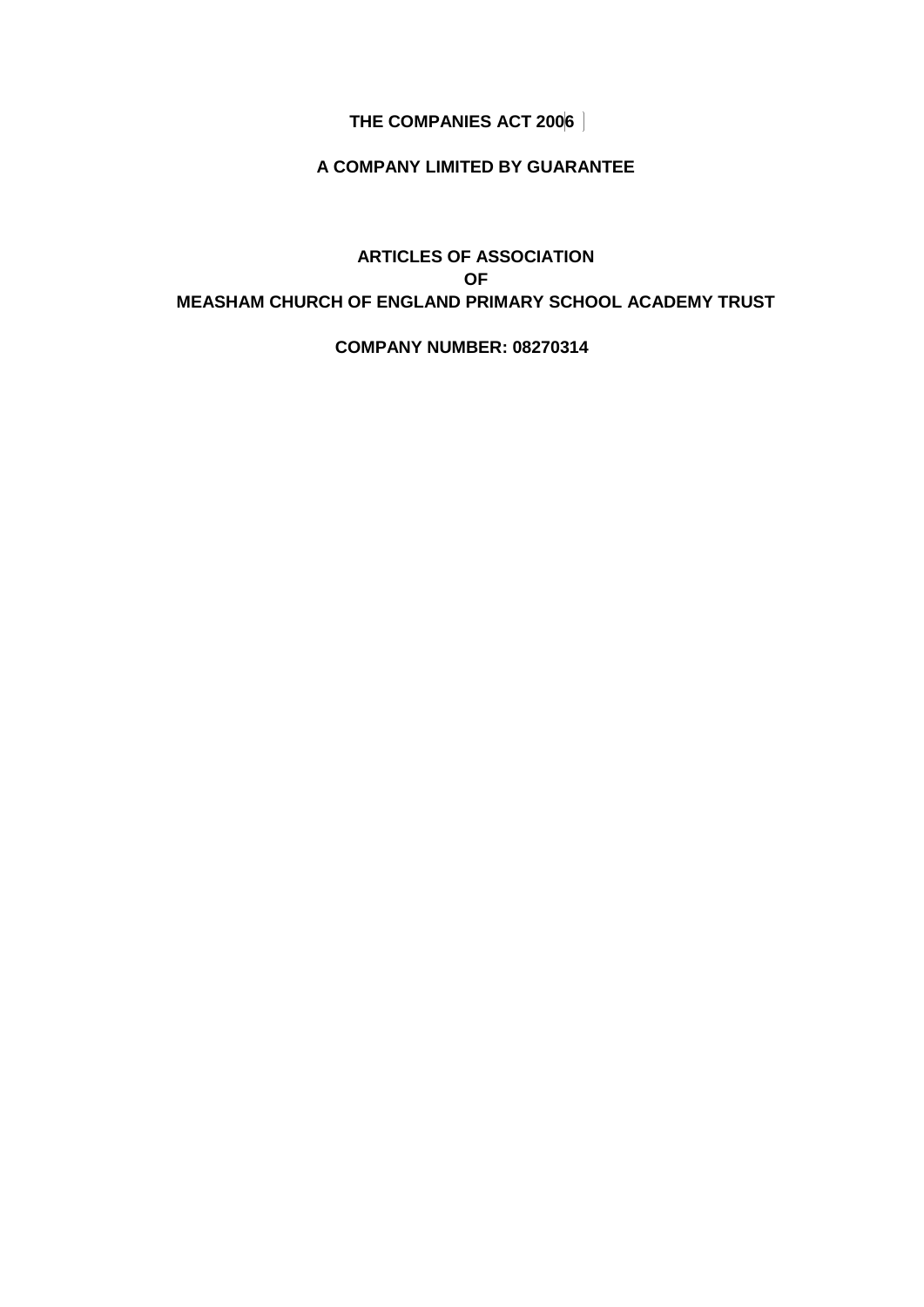# **THE COMPANIES ACT 2006 COMPANY LIMITED BY GUARANTEE ARTICLES OF ASSOCIATION OF MEASHAM CHURCH OF ENGLAND PRIMARY SCHOOL ACADEMY TRUST**

#### INTERPRETATION

- 1. In these Articles:
	- (a) "the Academy" means the school referred to in Article 4 and established by the Academy Trust;
	- (b) "Academy Financial Year" means the academic year from  $1<sup>st</sup>$  of September to 31<sup>st</sup> of August in any year;
	- (c) "the Academy Trust" means the company intended to be regulated by these Articles and referred to in Article [2;](#page-4-0)
	- (d) "Additional Governors" means the Governors appointed pursuant to Article [62](#page-18-0) and [62A](#page-18-0);
	- (e) "the Articles" means these Articles of Association of the Academy Trust;
	- (f) "Chief Inspector" means Her Majesty's Chief Inspector of Education, Children's Services and Skills or his successor;
	- (g) "clear days" in relation to the period of a notice means the period excluding the day when the notice is given or deemed to be given and the day on which it is given or on which it is to take effect;
	- (h) "Diocese" means the Church of England diocese in which the Academy is situated;
	- (i) "Diocesan Board of Education" means that body constituted under the Diocesan Boards of Education Measure 1991 for the Diocese and any successor body;
	- (j) "Diocesan Director of Education" means the chief officer of the Diocesan Board of Education
	- (k) "financial expert" means an individual, company or firm who is authorised to give investment advice under the Financial Services and Markets Act 2000;
	- (l) "Foundation Governors" means the Governors appointed by the Foundation Members or nominated by the Diocesan Board of Education;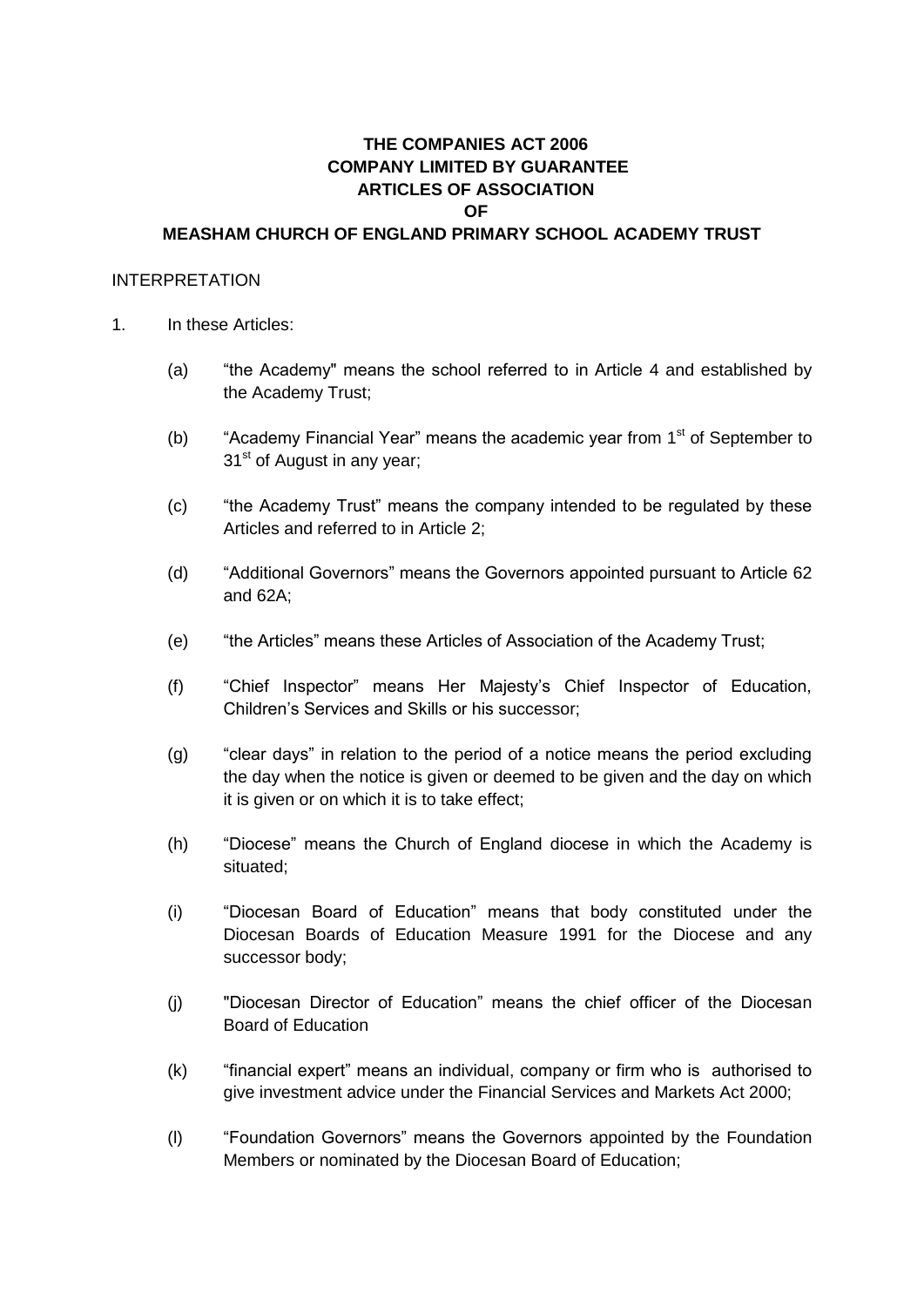- (m) "Foundation Members" means the Diocese of Leicester Educational Trust (co reg number 07773846) being one of the subscribers to the Memorandum pursuant to Article 12(a) and any other members appointed pursuant to Article 16B;
- (n) "Funding Agreement" means the agreement made under section 1 of the Academies Act 2010 between the Academy Trust and the Secretary of State to establish the Academy;
- (o) "Further Governors" means the Governors appointed pursuant to Article [63;](#page-19-0)
- (p) "the Governors" means the directors of the Academy Trust (and "Governor" means any one of those directors), subject to the definition of this term at Article 6.9(b) in relation to Articles [6.2](#page-6-0)[-6.9;](#page-9-0)
- (q) The Incumbent" means in relation to the ecclesiastical parish of St Laurence, Measham
	- (i) the incumbent of the benefice; or
	- (ii) the minister licensed as priest-in-charge of that benefice or of the relevant parish within the benefice of such parish in which rights of presentation are suspended; or
	- (iii) the vicar in a team ministry whose duties in relation to that parish are assigned to him/her by a pastoral scheme or licence from the bishop

### whichever is applicable

In case of vacancy or unwillingness of the Incumbent to act such person as may be appointed to act in their stead by the Archdeacon of Loughborough;

- (r) "the LA" means the local authority covering the area in which the Academy is situated;
- (s) "Local Authority Associated Persons" means any person associated with any local authority within the meaning given in section 69 of the Local Government and Housing Act 1989;
- (t) "Member" means a member of the Academy Trust and someone who as such is bound by the undertaking contained in Article [8;](#page-9-1)
- (u) "the Memorandum" means the Memorandum of Association of the Academy Trust;
- (v) "Office" means the registered office of the Academy Trust;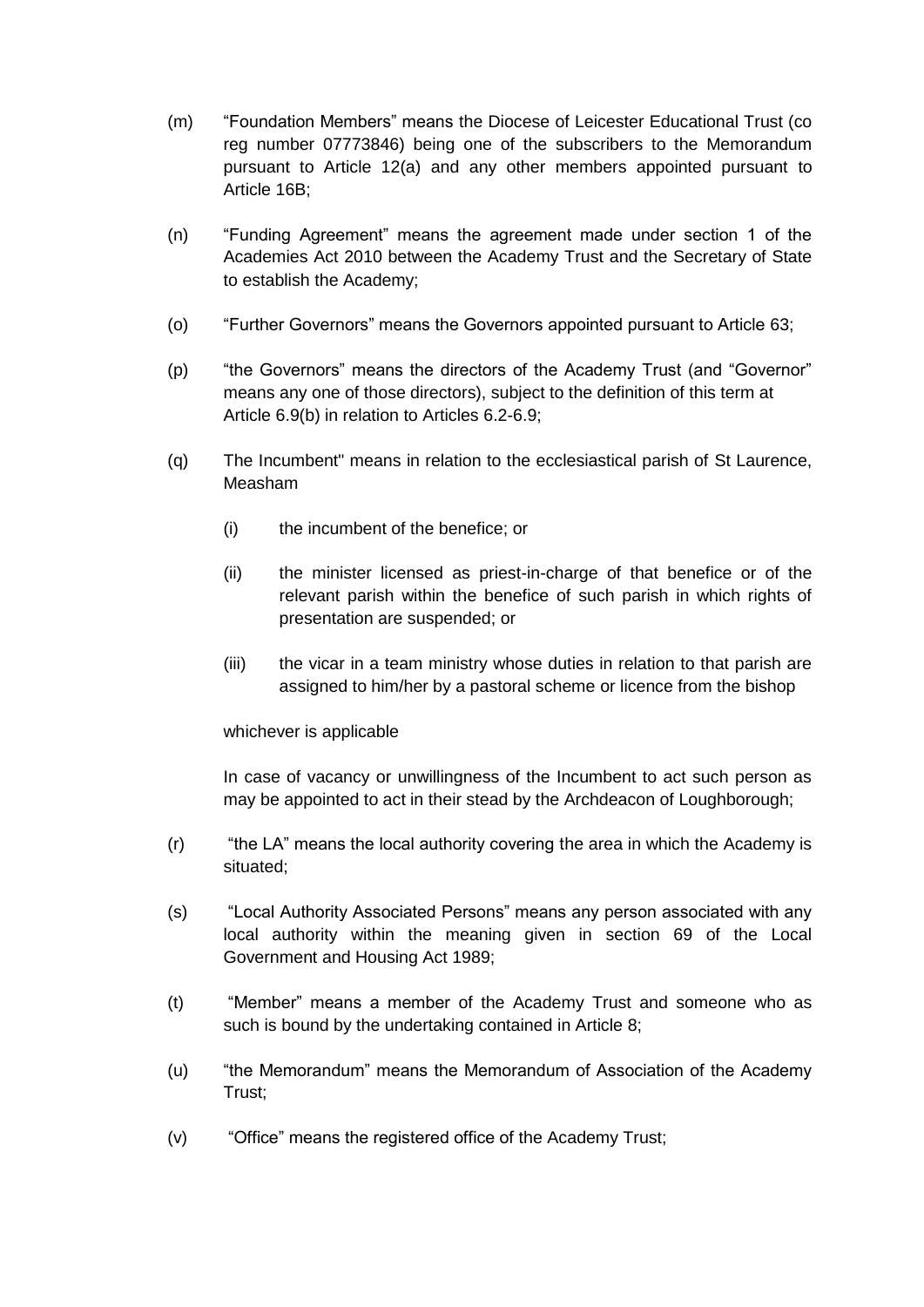- (x) "Parent Governors" means the Governor(s) appointed pursuant to Articles [53](#page-17-0) to [58](#page-17-1) inclusive;
- (y) "Parish" means the Church of England parish in which the Academy is situated or which it serves;
- (p) "Principal" means the head teacher of the Academy;
- (z) "Principal Regulator" means the body or person appointed as the Principal Regulator under the Charities Act 2006;
- (aa) "Reserved Teacher" has the same meaning given to the term "reserved teacher" in section 58(2) of the School Standards and Framework Act 1998 namely a teacher who is:-
	- (i) selected for their fitness and competence to give religious education as is required in accordance with arrangements under paragraph 3(3) of Schedule 19 of that Act (arrangements for religious education in accordance with the Object and the school's trust deed); and
	- (ii) (ii) is specifically appointed to do so;
- (bb) "the seal" means the common seal of the Academy Trust if it has one;
- (cc) "Secretary" means the secretary of the Academy Trust or any other person appointed to perform the duties of the secretary of the Academy Trust, including a joint, assistant or deputy secretary;
- (dd) "Secretary of State" means the Secretary of State for Education or his successor;
- (ee) "Staff Governor(s)" means the Governors who may be appointed pursuant to Article 50A;
- (ff) "teacher" means a person employed under a contract of employment or a contract for services or otherwise engaged to provide his services as a teacher at the Academy;
- (gg) "Trustees" means those trustees holding the school site and providing it to the Academy Trust for use and occupation by the Academy;
- (hh) "the United Kingdom" means Great Britain and Northern Ireland;
- (ii) words importing the masculine gender only shall include the feminine gender. Words importing the singular number shall include the plural number, and vice versa;
- (jj) subject as aforesaid, words or expressions contained in these Articles shall, unless the context requires otherwise, bear the same meaning as in the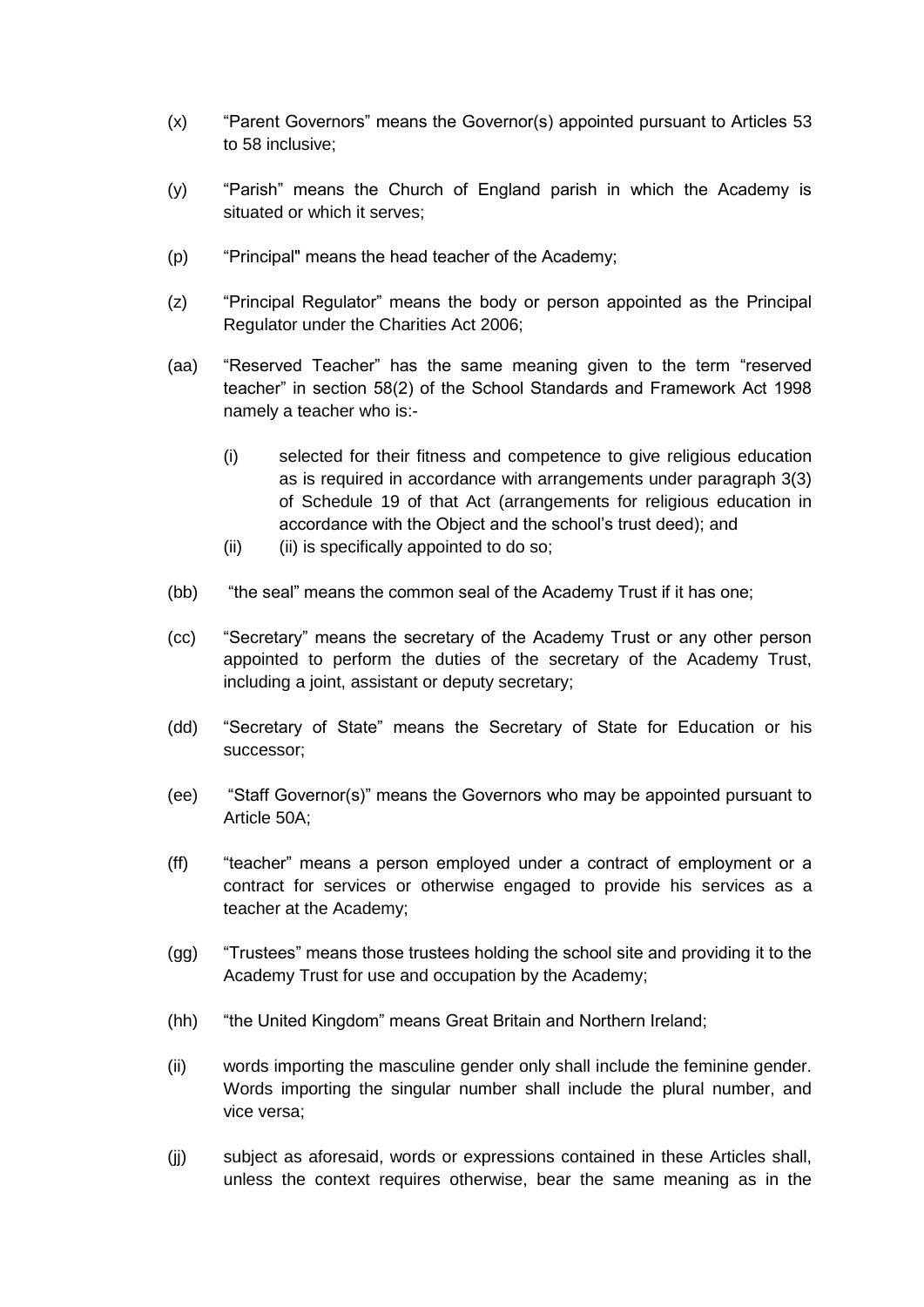Companies Act 2006, as appropriate;

- (kk) any reference to a statute or statutory provision or measure shall include any statute or statutory provision or measure which replaces or supersedes such statute or statutory provision or measure including any modification or amendment thereto.
- <span id="page-4-0"></span>2. The company's name is Measham Church of England Primary School Academy Trust (and in this document it is called "**the Academy Trust**").
- 3. The Academy Trust's registered office is to be situated in England and Wales.

# **OBJECT**

- 4. The Academy Trust's object ("**the Object**") is specifically restricted to the following: to advance for the public benefit education in the United Kingdom, in particular but without prejudice to the generality of the foregoing by establishing, maintaining, carrying on, managing and developing a school with a designated Church of England religious character offering a broad and balanced curriculum ("the Academy") conducted in accordance with the principles, practices and tenets of the Church of England both generally and in particular in relation to arranging for religious education and daily acts of worship (as required by the Funding Agreement) and in having regard to the advice of the Diocesan Board of Education
- 5. In furtherance of the Object but not further or otherwise the Academy Trust may exercise the following powers:
	- (a) to draw, make, accept, endorse, discount, execute and issue promissory notes, bills, cheques and other instruments, and to operate bank accounts in the name of the Academy Trust;
	- (b) to raise funds and to invite and receive contributions provided that in raising funds the Academy Trust shall not undertake any substantial permanent trading activities and shall conform to any relevant statutory regulations;
	- (c) (subject to such consents as may be required by law or as may be required from the Trustees as landlord/licensor where this is the case) to acquire, alter, improve and charge or otherwise dispose of property;
	- (d) subject to Article [6](#page-6-1) below to employ such staff, as are necessary for the proper pursuit of the Object (including the maintenance of an effective Church of England ethos) and to make all reasonable and necessary provision for the payments of pensions and superannuation to staff and their dependants;
	- (e) to establish or support, whether financially or otherwise, any charitable trusts, associations or institutions formed for all or any of the Object;
	- (f) to co-operate with other charities, other independent and maintained schools,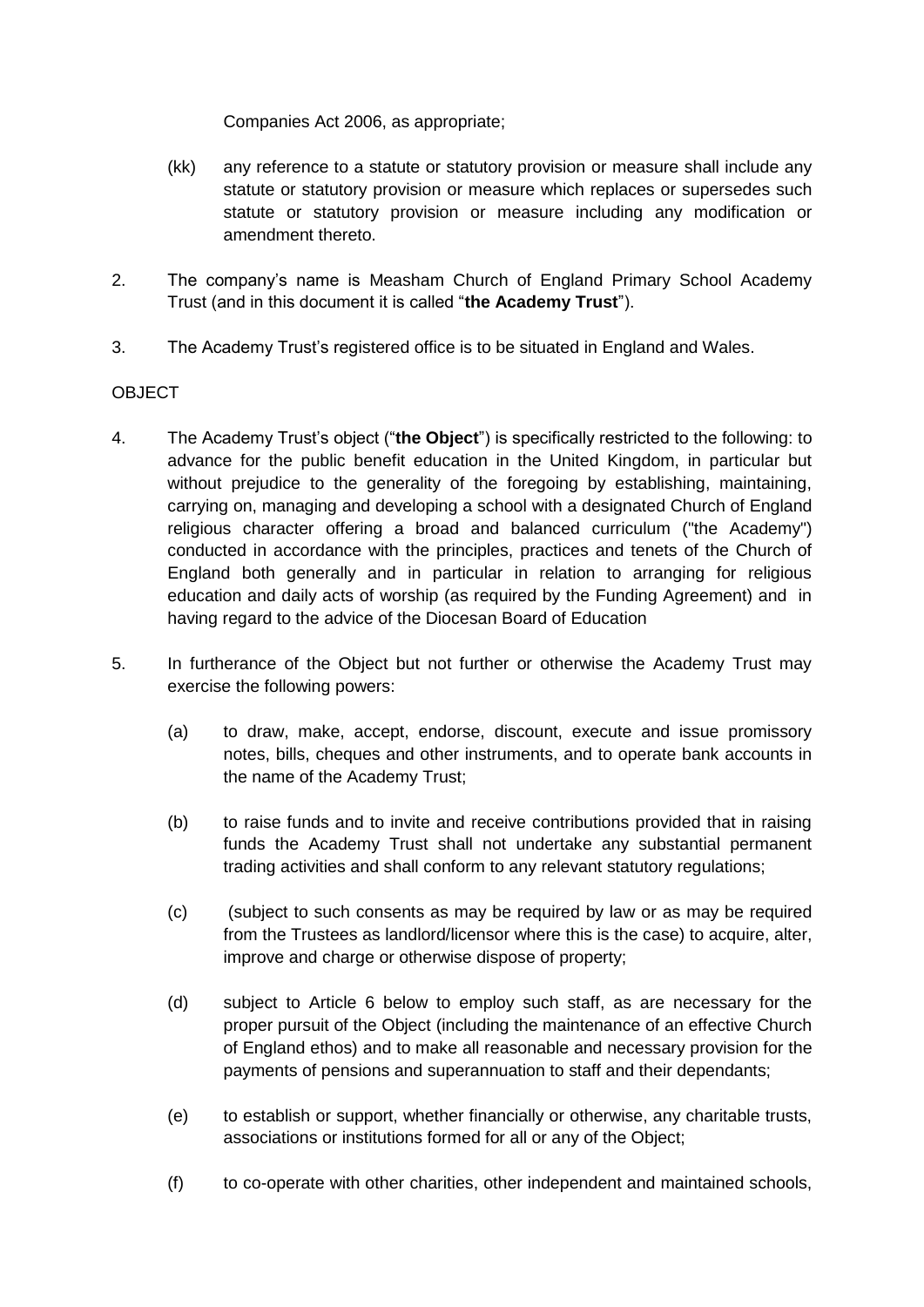voluntary bodies and statutory authorities operating in furtherance of the Object and to exchange information and advice with them;

- (g) to pay out of funds of the Academy Trust the costs, charges and expenses of and incidental to the formation and registration of the Academy Trust;
- (h) to establish, maintain, carry on, manage and develop the Academy at Bosworth Road, Measham, Swadlincote, Derbyshire, DE12 7LG;
- (i) to offer scholarships, exhibitions, prizes and awards to pupils and former pupils, and otherwise to encourage and assist pupils and former pupils;
- (j) to provide educational facilities and services to students of all ages and the wider community for the public benefit;
- (k) to carry out research into the development and application of new techniques in education in particular in relation to the areas of curricular specialisation of the Academy and to its approach to curriculum development and delivery and to publish the results of such research, and to develop means of benefiting from application of the experience of industry, commerce, other schools and the voluntary sector to the education of pupils in academies;
- (l) subject to such consents as may be required from the Trustees or otherwise required by law and/or by any contract entered into by or on behalf of the Academy Trust to borrow and raise money for the furtherance of the Object in such manner and on such security as the Academy Trust may think fit;
- (m) to deposit or invest any funds of the Academy Trust not immediately required for the furtherance of its Object (but to invest only after obtaining such advice from a financial expert as the Governors consider necessary and having regard to the suitability of investments and the need for diversification);
- (n) to delegate the management of investments to a financial expert, but only on terms that:
	- (i) the investment policy is set down in writing for the financial expert by the Governors;
	- (ii) every transaction is reported promptly to the Governors;
	- (iii) the performance of the investments is reviewed regularly with the Governors;
	- (iv) the Governors are entitled to cancel the delegation arrangement at any time;
	- (v) the investment policy and the delegation arrangement are reviewed at least once a year;
	- (vi) all payments due to the financial expert are on a scale or at a level which is agreed in advance and are notified promptly to the Governors on receipt; and
	- (vii) the financial expert must not do anything outside the powers of the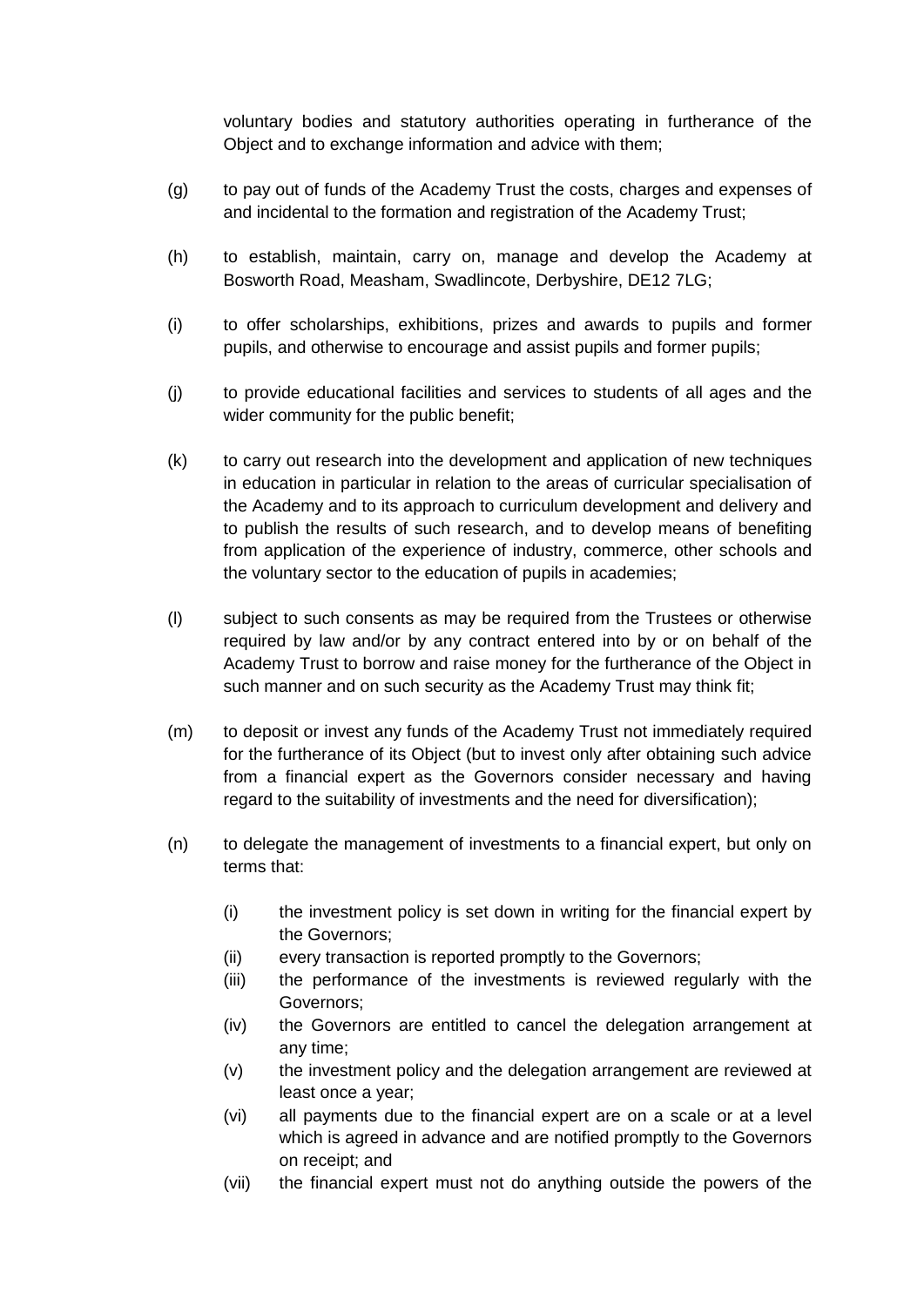### Governors.

- (o) to arrange for investments or other property of the Academy Trust to be held in the name of a nominee company acting under the control of the Governors or of a financial expert acting under their instructions, and to pay any reasonable fee required:
- (p) to provide indemnity insurance to cover the liability of Governors which by virtue of any rule of law would otherwise attach to them in respect of any negligence, default, breach of trust or breach of duty of which they may be guilty in relation to the Academy Trust: Provided that any such insurance shall not extend to any claim arising from any act or omission which the Governors knew to be a breach of trust or breach of duty or which was committed by the Governors in reckless disregard of whether it was a breach of trust or breach of duty or not and provided also that any such insurance shall not extend to the costs of any unsuccessful defence to a criminal prosecution brought against the Governors in their capacity as Governors;
- (q) to establish subsidiary companies to carry on any trade or business for the purpose of raising funds for the Academy Trust;
- (r) to do all such other lawful things as are necessary for or are incidental to or conducive to the achievement of the Object and appropriate to the religious character of the Academy.

### <span id="page-6-1"></span>6.

- 6.1 The income and property of the Academy Trust shall be applied solely towards the promotion of the Object.
- <span id="page-6-0"></span>6.2 None of the income or property of the Academy Trust may be paid or transferred directly or indirectly by way of dividend bonus or otherwise by way of profit to any member of the Academy Trust. Nonetheless a member of the Academy Trust who is not also a Governor may:
	- (a) benefit as a beneficiary of the Academy Trust;
	- (b) be paid reasonable and proper remuneration for any goods or services supplied to the Academy Trust;
	- (c) be paid rent for premises let by the member of the Academy Trust if the amount of the rent and other terms of the letting are reasonable and proper; and
	- (d) be paid interest on money lent to the Academy Trust at a reasonable and proper rate, such rate not to exceed 2 per cent per annum below the base lending rate of a UK clearing bank selected by the Governors, or 0.5%,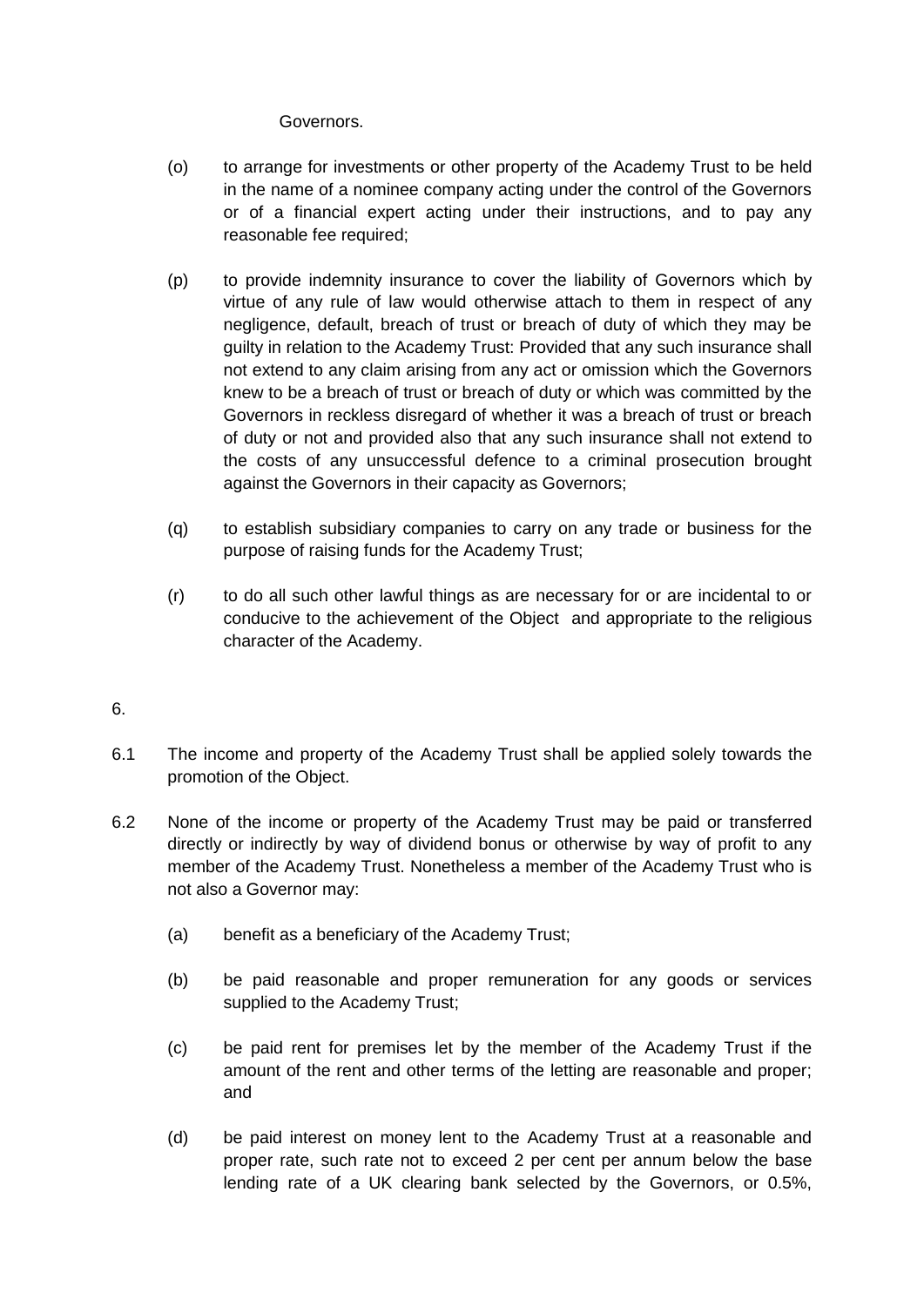whichever is the higher.

- 6.3 A Governor may benefit from any indemnity insurance purchased at the Academy Trust's expense to cover the liability of the Governors which by virtue of any rule of law would otherwise attach to them in respect of any negligence, default or breach of trust or breach of duty of which they may be guilty in relation to the Academy Trust: Provided that any such insurance shall not extend to any claim arising from any act or omission which the Governors knew to be a breach of trust or breach of duty or which was committed by the Governors in reckless disregard to whether it was a breach of trust or breach of duty or not and provided also that any such insurance shall not extend to the costs of any unsuccessful defence to a criminal prosecution brought against the Governors in their capacity as directors of the Academy Trust.
- 6.4 A company, which has shares listed on a recognised stock exchange and of which any one Governor holds no more than 1% of the issued capital of that company, may receive fees, remuneration or other benefit in money or money's worth from the Academy Trust.
- <span id="page-7-2"></span>6.5 A Governor may at the discretion of the Governors be reimbursed from the property of the Academy Trust for reasonable expenses properly incurred by him or her when acting on behalf of the Academy Trust, but excluding expenses in connection with foreign travel.
- 6.6 No Governor may:
	- (a) buy any goods or services from the Academy Trust;
	- (b) sell goods, services, or any interest in land to the Academy Trust;
	- (c) be employed by or receive any remuneration from the Academy Trust (other than the Principal and any Staff Governor whose employment and/or remuneration is subject to the procedure and conditions in Article [6.8\)](#page-8-0);

<span id="page-7-1"></span>(d) receive any other financial benefit from the Academy Trust unless:

- (i) the payment is permitted by Article [6.7](#page-7-0) and the Governors follow the procedure and observe the conditions set out in Article [6.8;](#page-8-0) or
- (ii) the Governors obtain the prior written approval of the Charity Commission and fully comply with any procedures it prescribes.
- <span id="page-7-0"></span>6.7 Subject to Article [6.8,](#page-8-0) a Governor may:
	- (a) receive a benefit from the Academy Trust in the capacity of a beneficiary of the Academy Trust;
	- (b) be employed by the Academy Trust or enter into a contract for the supply of goods or services to the Academy Trust, other than for acting as a Governor;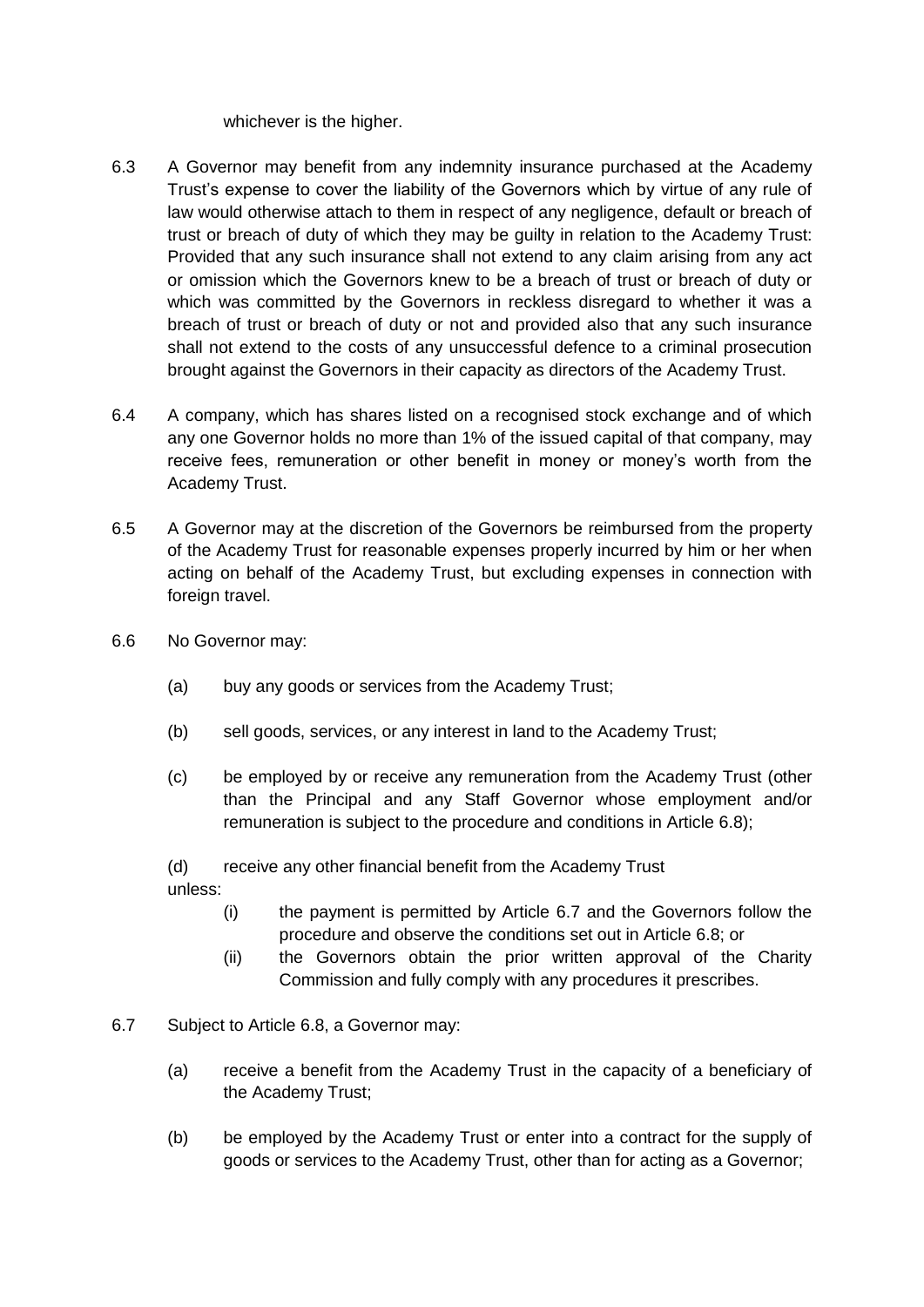- (c) receive interest on money lent to the Academy Trust at a reasonable and proper rate not exceeding 2% per annum below the base rate of a clearing bank to be selected by the Governors, or 0.5%, whichever is the higher;
- (d) receive rent for premises let by the Governor to the Academy Trust if the amount of the rent and the other terms of the lease are reasonable and proper.
- <span id="page-8-2"></span><span id="page-8-1"></span><span id="page-8-0"></span>6.8 The Academy Trust and its Governors may only rely upon the authority provided by Article [6.7](#page-7-0) if each of the following conditions is satisfied:
	- (a) the remuneration or other sums paid to the Governor do not exceed an amount that is reasonable in all the circumstances;
	- (b) the Governor is absent from the part of any meeting at which there is discussion of:
		- (i) his or her employment, remuneration, or any matter concerning the contract, payment or benefit; or
		- (ii) his or her performance in the employment, or his or her performance of the contract; or
		- (iii) any proposal to enter into any other contract or arrangement with him or her or to confer any benefit upon him or her that would be permitted under Article [6.7;](#page-7-0) or
		- (iv) any other matter relating to a payment or the conferring of any benefit permitted by Article [6.7.](#page-7-0)
	- (c) the Governor does not vote on any such matter and is not to be counted when calculating whether a quorum of Governors is present at the meeting;
	- (d) save in relation to employing or contracting with the Principal (a Governor pursuant to Articles [46](#page-16-0) and [52\)](#page-17-2) the other Governors are satisfied that it is in the interests of the Academy Trust to employ or to contract with that Governor rather than with someone who is not a Governor. In reaching that decision the Governors must balance the advantage of employing a Governor against the disadvantages of doing so (especially the loss of the Governor's services as a result of dealing with the Governor's conflict of interest);
	- (e) the reason for their decision is recorded by the Governors in the minute book;
	- (f) a majority of the Governors then in office have received no such payments or benefit.
- <span id="page-8-3"></span>[6.8A](#page-8-0) The provision in clause [6.6\(c\)](#page-7-1) that no Governor may be employed by or receive any remuneration from the Academy Trust (other than the Principal or a Staff Governor)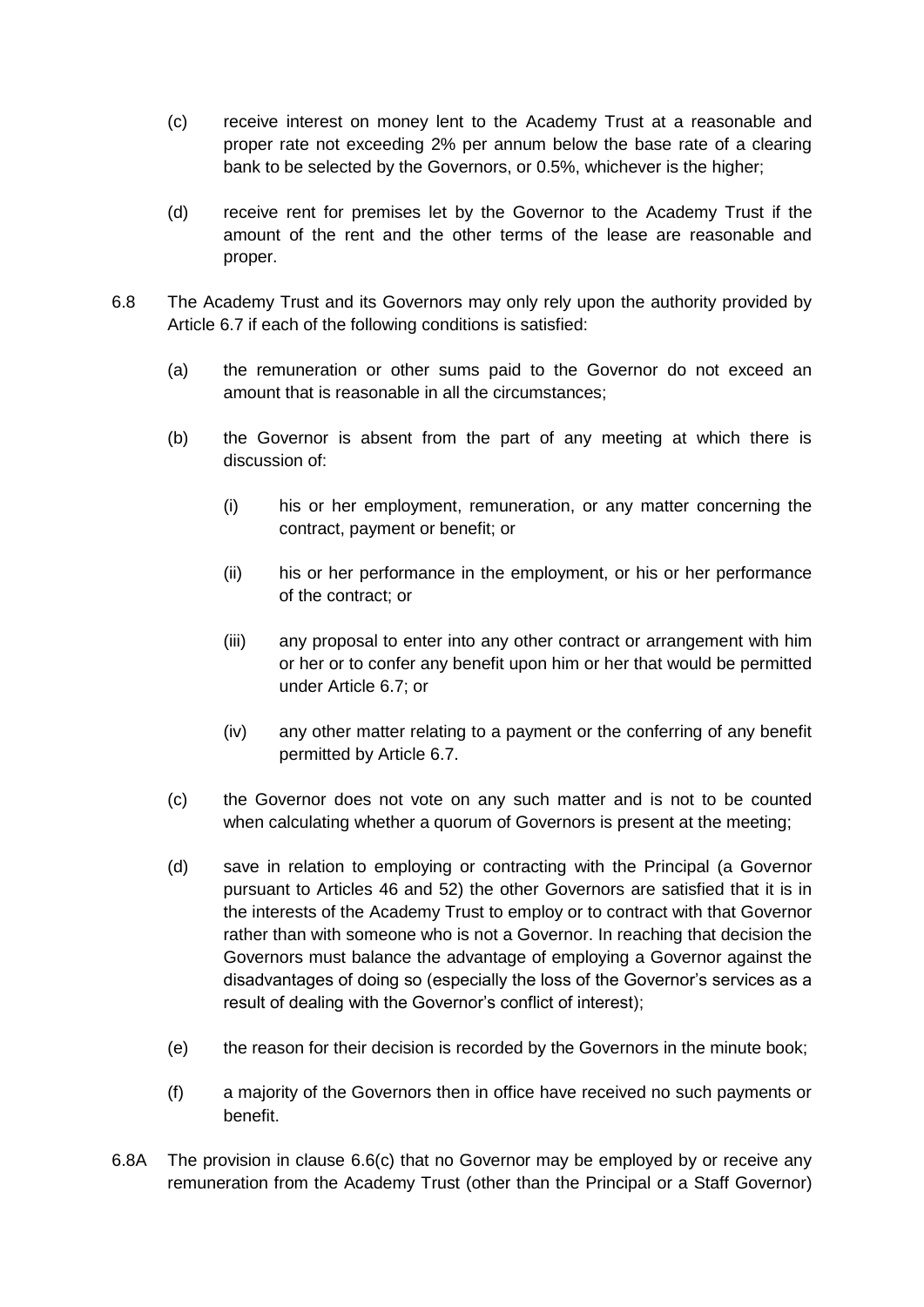does not apply to an existing employee of the Academy Trust who is subsequently elected or appointed as a Governor save that this clause shall only allow such a Governor to receive remuneration or benefit from the Academy Trust in his capacity as an employee of the Academy Trust and provided that the procedure as set out in Articles [6.8\(b\)\(i\),](#page-8-1) [\(ii\)](#page-8-2) and [6.8\(c\)](#page-8-3) is followed.

- <span id="page-9-0"></span>6.9 In Articles [6.2](#page-6-0)[-6.9:](#page-9-0)
	- (a) "Academy Trust" shall include any company in which the Academy Trust:
		- (i) holds more than 50% of the shares; or
		- (ii) controls more than 50% of the voting rights attached to the shares; or
		- (iii) has the right to appoint one or more directors to the board of the company.
	- (b) "Governor" shall include any child, stepchild, parent, grandchild, grandparent, brother, sister or spouse of the governor or any person living with the governor as his or her partner;
	- (c) the employment or remuneration of a Governor includes the engagement or remuneration of any firm or company in which the Governor is:
		- (i) a partner;
		- (ii) an employee;
		- (iii) a consultant;
		- (iv) a director;
		- (v) a member; or
		- (vi) a shareholder, unless the shares of the company are listed on a recognised stock exchange and the Governor holds less than 1% of the issued capital.
- 7. The liability of the members of the Academy Trust is limited.
- <span id="page-9-1"></span>8. Every member of the Academy Trust undertakes to contribute such amount as may be required (not exceeding £10) to the Academy Trust's assets if it should be wound up while he or she is a member or within one year after he or she ceases to be a member, for payment of the Academy Trust's debts and liabilities before he or she ceases to be a member, and of the costs, charges and expenses of winding up, and for the adjustment of the rights of the contributories among themselves.
- 9. If the Academy Trust is wound up or dissolved and after all its debts and liabilities (including any under section 483 of the Education Act 1996) have been satisfied there remains any property it shall not be paid to or distributed among the members of the Academy Trust, but shall be given or transferred to some other charity or charities having objects similar to the Object which prohibits the distribution of its or their income and property to an extent at least as great as is imposed on the Academy Trust by Article [6](#page-6-1) above, chosen by the members of the Academy Trust at or before the time of dissolution and if that cannot be done then to some other charitable object.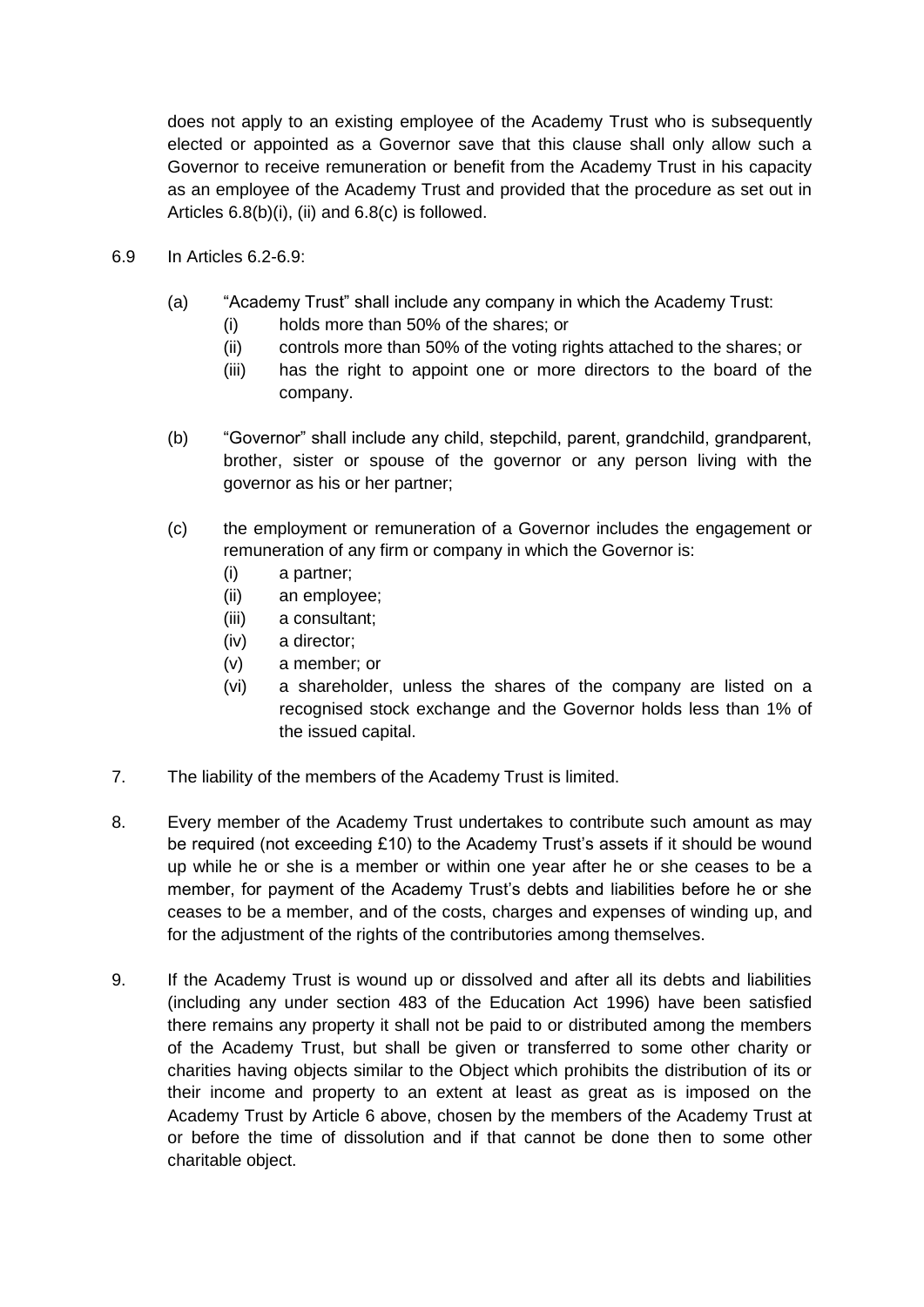- 10. No alteration or addition shall be made to or in the provisions of these Articles without the written consent of the Secretary of State and of the Foundation Members, the Trustees and the Diocesan Board of Education.
- 11. No alteration or addition shall be made to or in the provisions of these Articles which would have the effect that:
	- (a) the Academy Trust would cease to be a company to which section 60 of the Companies Act 2006 applies; or
	- (b) the Academy Trust would cease to be a charity.

# **MEMBERS**

- <span id="page-10-1"></span><span id="page-10-0"></span>12. The Members of the Academy Trust shall comprise:
	- (a) the signatories to the Memorandum;
	- (b) any person appointed under 16B;
	- (c) 1 person appointed by the Secretary of State, in the event that the Secretary of State appoints a person for this purpose;
	- (d) the chairman of the Governors; and
	- (e) any person appointed under Articles 16 and/or [16A](#page-11-0);
- 12A. The Secretary of State's appointed Member (further to Article 12 (c) shall become a Member upon the Secretary of State delivering, or posting (by registered post), to the Office of the Academy Trust a notice appointing a person as his Member.
- <span id="page-10-2"></span>13. Each of the persons entitled to appoint Members in Article [12](#page-10-0) shall have the right from time to time by written notice delivered to the Office to remove any Member appointed by them and to appoint a replacement Member to fill a vacancy whether resulting from such removal or otherwise.
- 14. If any of the persons entitled to appoint Members in Article [12:](#page-10-0)
	- (a) in the case of an individual, die or become legally incapacitated;
	- (b) in the case of a corporate entity, cease to exist and are not replaced by a successor institution; or
	- (c) becomes insolvent or makes any arrangement or composition with their creditors generally

their right to appoint Members under these Articles shall vest in the remaining Members.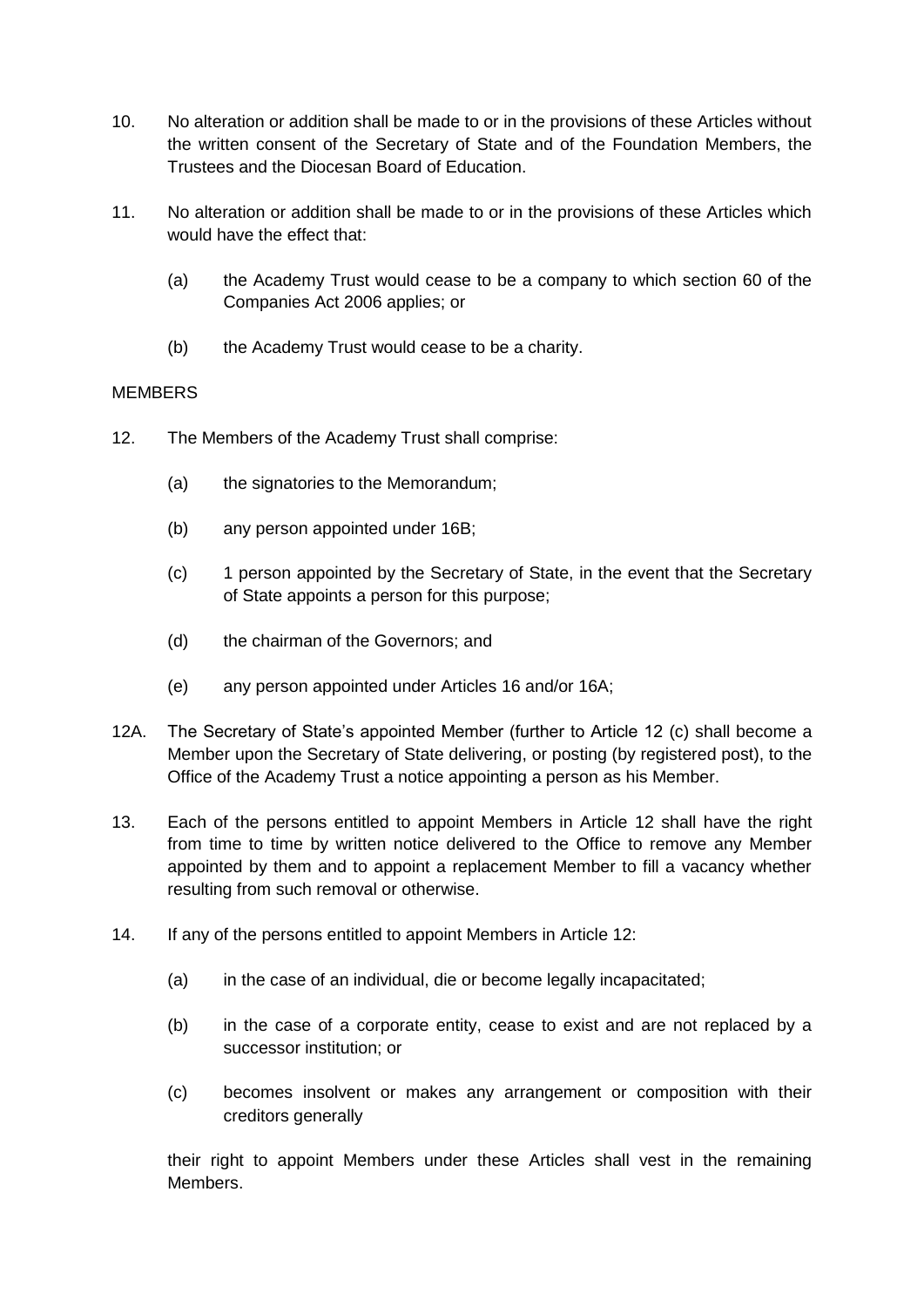- 15. Membership will terminate automatically if:
	- (a) a Member (which is a corporate entity) ceases to exist and is not replaced by a successor institution;
	- (b) a Member (which is an individual) dies or becomes incapable by reason of mental disorder, illness or injury of managing and administering his own affairs; or
	- (c) a Member becomes insolvent or makes any arrangement or composition with that Member's creditors generally; or
	- (d) a Member other than a Foundation Member who is also a Governor ceases to be a Governor.
- <span id="page-11-0"></span>16. The Members with the written consent of the Diocesan Board of Education may agree unanimously in writing to appoint such additional Members as they think fit and may unanimously (save that the agreement of the Member(s) to be removed shall not be required) in writing agree to remove any Members other than a Member appointed in accordance with Article [12\(c\).](#page-10-1)
- 16A. Upon:-
	- (a) the resignation or removal of any Member (including a signatory to the Memorandum) other than a Foundation Member; and/or
	- (b) any other termination of such a Member's (other than a Foundation Member's) position as Member,

the Members shall appoint (by majority) a replacement Member if required in order to ensure that the number of Foundation Members does not exceed 25% of the total number of Members.

- 16B. If the number of Foundation Members is less than 25% of the total number of Members then the Diocese of Leicester Educational Trust may appoint an additional Foundation Member provided that the total number of Foundation Members would not thereby exceed 25% of the total number of Members at any time.
- 17. Every person nominated to be a Member of the Academy Trust shall:-
	- (a) either sign a written consent to become a Member or sign the register of Members on becoming a Member; and
	- (b) give an undertaking to the Foundation Members to uphold the Object of the Academy Trust.
- 18. Any Member other than those appointed under Article 12(a)(i) may resign provided that after such resignation the number of Members is not less than three. A Member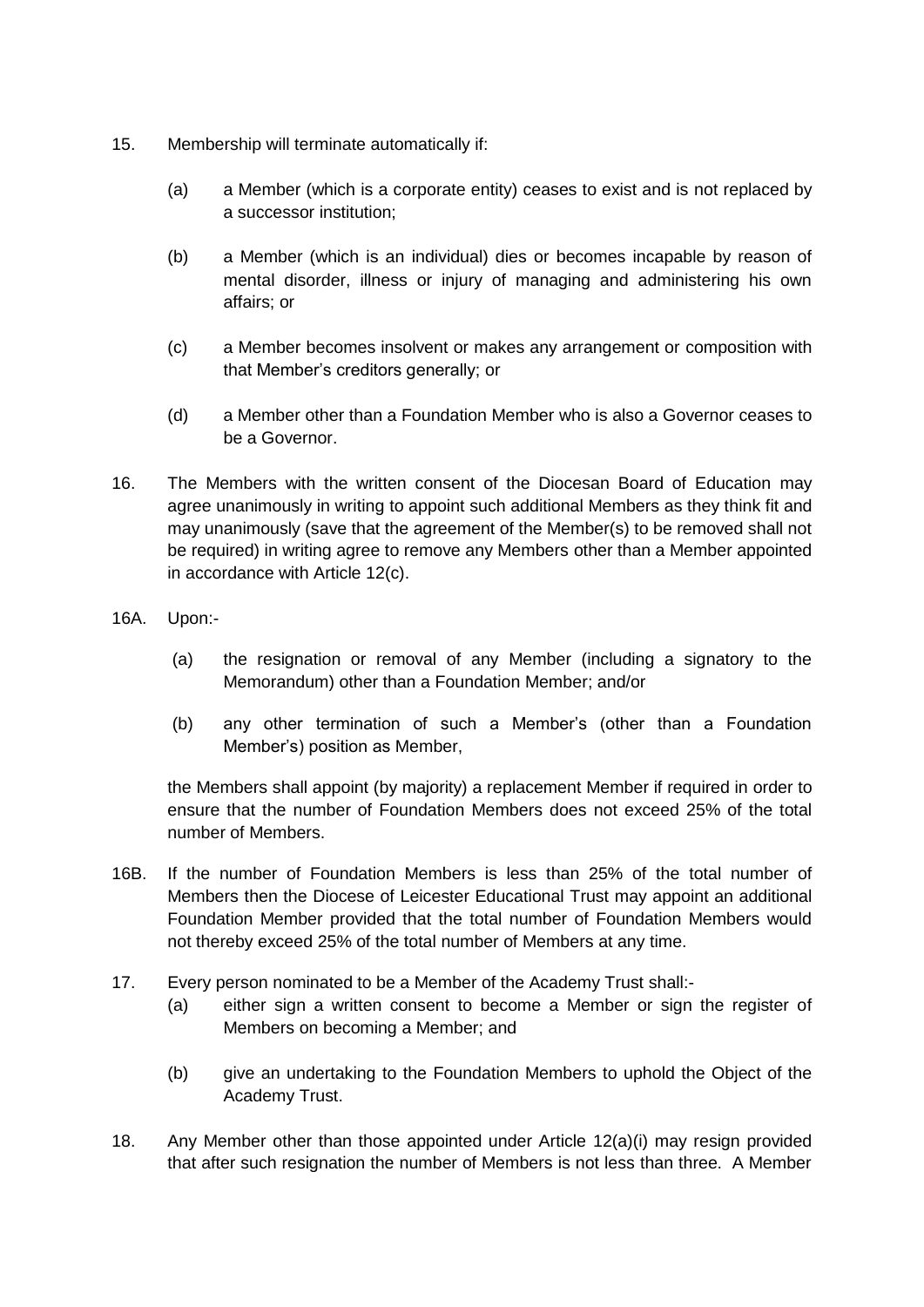shall cease to be one immediately on the receipt by the Academy Trust of a notice in writing signed by the person or persons entitled to remove him under Articles [13](#page-10-2) or [16](#page-11-0) provided that no such notice shall take effect when the number of Members is less than three unless it contains or is accompanied by the appointment of a replacement Member.

## GENERAL MEETINGS

- 19. The Academy Trust shall hold an Annual General Meeting each year in addition to any other meetings in that year, and shall specify the meeting as such in the notices calling it and not more than fifteen months shall elapse between the date of one Annual General Meeting of the Academy Trust and that of the next. Provided that so long as the Academy Trust holds its first Annual General Meeting within eighteen months of its incorporation, it need not hold it in the year of its incorporation or in the following year. The Annual General Meeting shall be held at such time and place as the Governors shall appoint. All meetings other than Annual General Meetings shall be called General Meetings.
- 20. The Governors may call general meetings and, on the requisition of Members pursuant to the provisions of the Companies Act 2006, shall forthwith proceed to convene a general meeting in accordance with that Act. If there are not within the United Kingdom sufficient Governors to call a general meeting, any Governor or any Member of the Academy Trust may call a general meeting.

### NOTICE OF GENERAL MEETINGS

- 21. General meetings shall be called by at least fourteen clear days' notice but a general meeting may be called by shorter notice if it is so agreed by a majority in number of Members having a right to attend and vote and together representing not less than 90% of the total voting rights at that meeting. The notice shall specify the time and place of the meeting and the general nature of the business to be transacted and, in the case of an Annual General Meeting, shall specify the meeting as such. The notice shall also state that the Member is entitled to appoint a proxy. The notice shall be given to all the Members, to the Governors and auditors.
- 22. The accidental omission to give notice of a meeting to, or the non-receipt of notice of a meeting by, any person entitled to receive notice shall not invalidate the proceedings at that meeting.

### PROCEEDINGS AT GENERAL MEETINGS.

23. No business shall be transacted at any meeting unless a quorum is present. A Member counts towards the quorum by being present either in person or by proxy. Two persons entitled to vote upon the business to be transacted, each being a Member or a proxy of a Member or a duly authorised representative of a Member organisation shall constitute a quorum.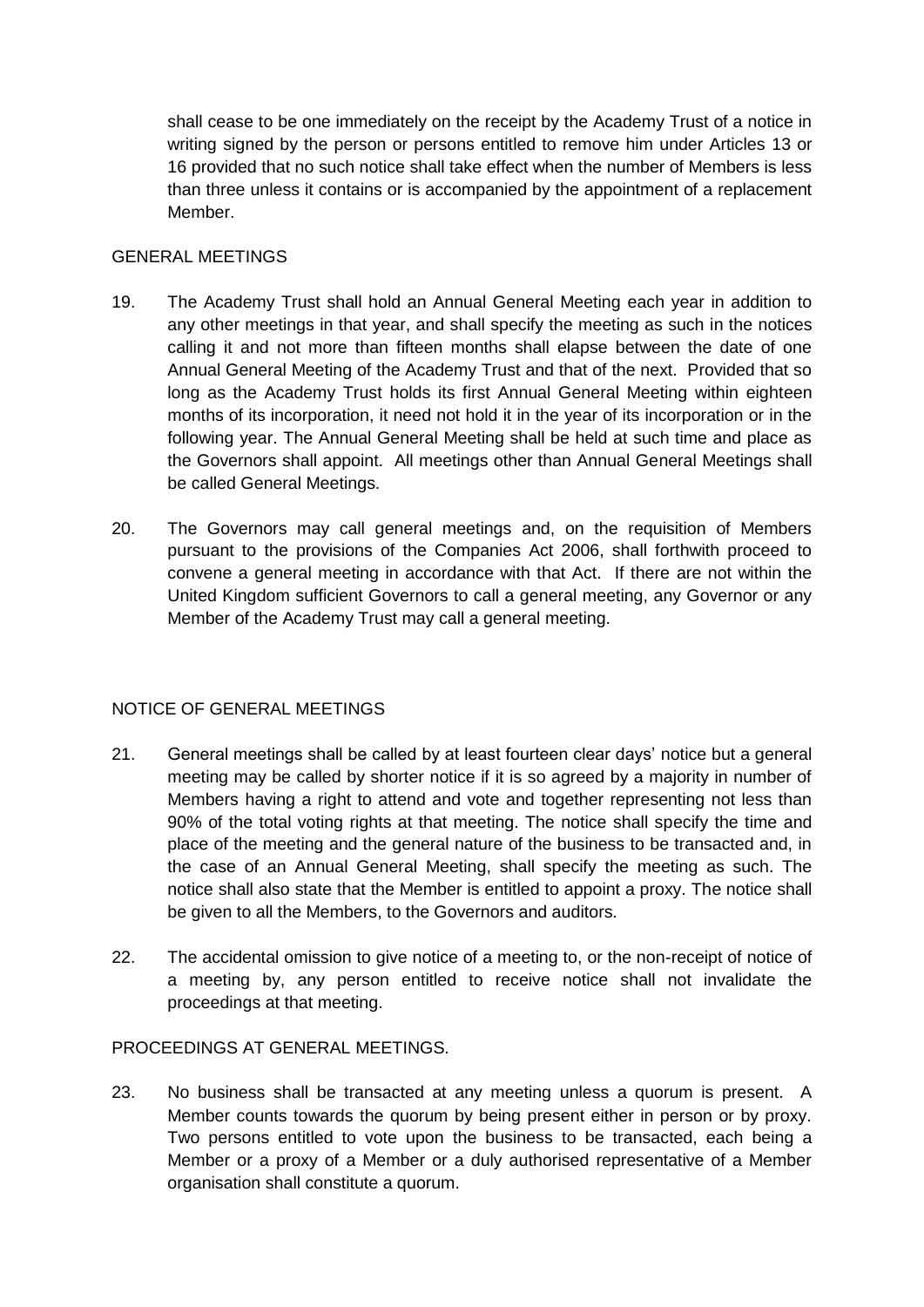- 24. If a quorum is not present within half an hour from the time appointed for the meeting, or if during a meeting a quorum ceases to be present, the meeting shall stand adjourned to the same day in the next week at the same time and place or to such time and place as the Governors may determine.
- 25. The chairman, if any, of the Governors or in his absence some other Governor nominated by the Governors shall preside as chairman of the meeting, but if neither the chairman nor such other Governor (if any) be present within fifteen minutes after the time appointed for holding the meeting and willing to act, the Governors present shall elect one of their number to be chairman and, if there is only one Governor present and willing to act, he shall be the chairman.
- 26. If no Governor is willing to act as chairman, or if no Governor is present within fifteen minutes after the time appointed for holding the meeting, the Members present and entitled to vote shall choose one of their number to be chairman.
- 27. A Governor shall, notwithstanding that he is not a Member, be entitled to attend and speak at any general meeting.
- 28. The chairman may, with the consent of a majority of the Members at a meeting at which a quorum is present (and shall if so directed by the meeting), adjourn the meeting from time to time and from place to place, but no business shall be transacted at any adjourned meeting other than the business which might properly have been transacted at the meeting had the adjournment not taken place. When a meeting is adjourned for fourteen days or more, at least seven clear days' notice shall be given specifying the time, date and place of the adjourned meeting and the general nature of the business to be transacted. Otherwise it shall not be necessary to give any such notice.
- 29. A resolution put to the vote of the meeting shall be decided on a show of hands unless before, or on the declaration of the result of the show of hands, a poll is duly demanded. Subject to the provisions of the Companies Act 2006, a poll may be demanded:
	- (a) by the chairman; or
	- (b) by at least two Members having the right to vote at the meeting; or
	- (c) by a Member or Members representing not less than one-tenth of the total voting rights of all the Members having the right to vote at the meeting.
- 30. Unless a poll is duly demanded a declaration by the chairman that a resolution has been carried or carried unanimously, or by a particular majority, or lost, or not carried by a particular majority and an entry to that effect in the minutes of the meeting shall be conclusive evidence of the fact without proof of the number or proportion of the votes recorded in favour of or against such resolution.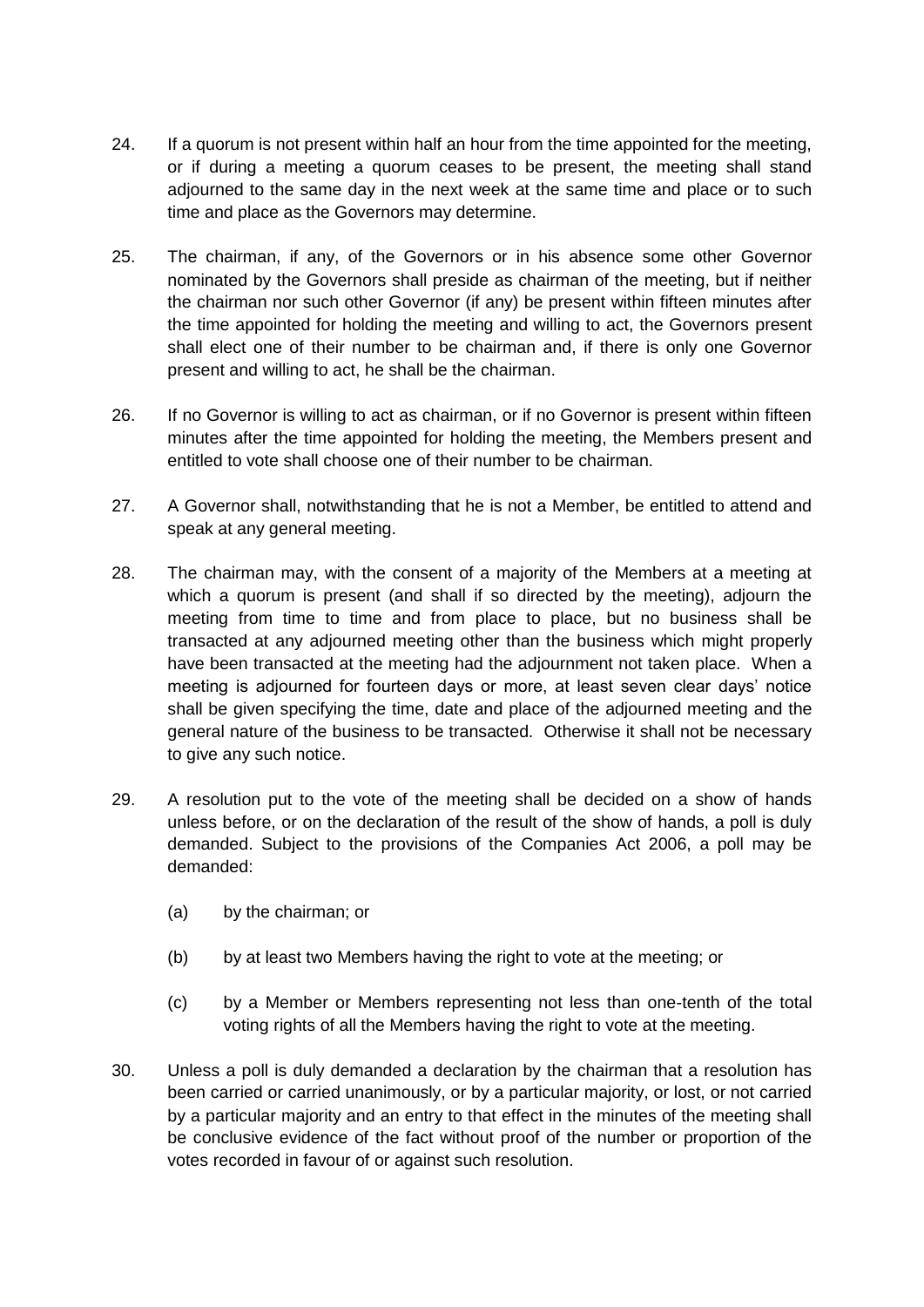- 31. The demand for a poll may be withdrawn, before the poll is taken, but only with the consent of the chairman. The withdrawal of a demand for a poll shall not invalidate the result of a show of hands declared before the demand for the poll was made.
- 32. A poll shall be taken as the chairman directs and he may appoint scrutineers (who need not be Members) and fix a time, date and place for declaring the results. The result of the poll shall be deemed to be the resolution of the meeting at which the poll was demanded.
- 33. A poll demanded on the election of the chairman or on a question of adjournment shall be taken immediately. A poll demanded on any other question shall be taken either immediately or at such time, date and place as the chairman directs not being more than thirty days after the poll is demanded. The demand for a poll shall not prevent continuance of a meeting for the transaction of any business other than the question on which the poll is demanded. If a poll is demanded before the declaration of the result of a show of hands and the demand is duly withdrawn, the meeting shall continue as if the demand had not been made.
- 34. No notice need be given of a poll not taken immediately if the time, date and place at which it is to be taken are announced at the meeting at which it is demanded. In other cases at least seven clear days' notice shall be given specifying the time, date and place at which the poll is to be taken.
- 35. A resolution in writing agreed by such number of Members as required if it had been proposed at a general meeting shall be as effectual as if it had been passed at a general meeting duly convened and held provided that a copy of the proposed resolution has been sent to every Member. The resolution may consist of several instruments in the like form each agreed by one or more Members.

### VOTES OF MEMBERS

- 36. On the show of hands every Member present in person shall have one vote. On a poll every Member present in person or by proxy shall have one vote.
- 37. Not used.
- 38. No Member shall be entitled to vote at any general meeting unless all moneys then payable by him to the Academy Trust have been paid.
- 39. No objections shall be raised to the qualification of any person to vote at any general meeting except at the meeting or adjourned meeting at which the vote objected to is tendered, and every vote not disallowed at the meeting shall be valid. Any objection made in due time shall be referred to the chairman whose decision shall be final and conclusive.
- 40. An instrument appointing a proxy shall be in writing, signed by or on behalf of the appointer and shall be in the following form (or in a form as near thereto as circumstances allow or in any other form which is usual or which the Governors may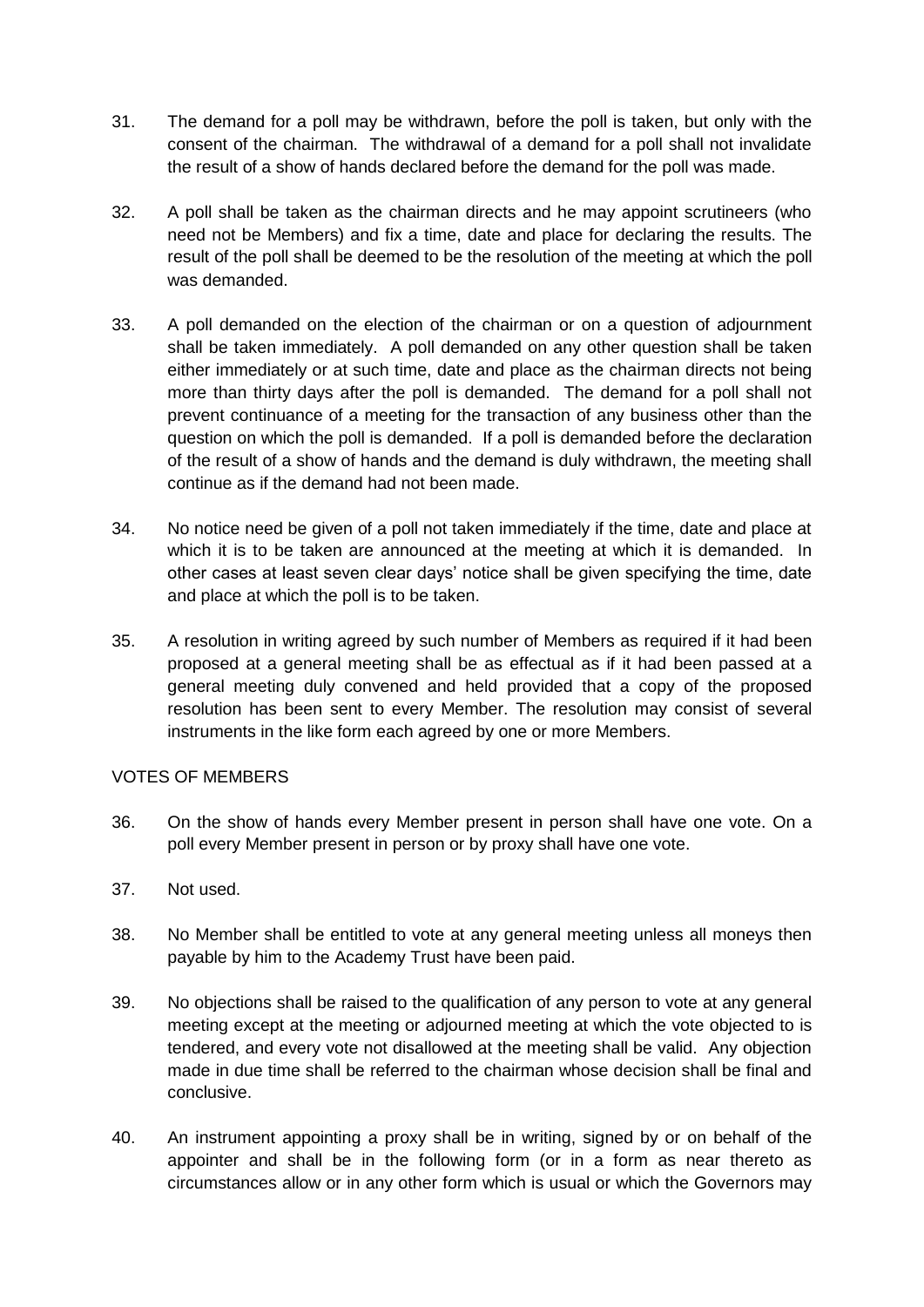### approve):

"I/We, …….., of ………, being a Member/Members of the above named Academy Trust, hereby appoint …… of ……, or in his absence, …….. of ……. as my/our proxy to vote in my/our name[s] and on my/our behalf at the annual general meeting/ general meeting of the Academy Trust to be held on …..20[ ], and at any adjournment thereof.

Signed on ….. 20[ ]"

41. Where it is desired to afford Members an opportunity of instructing the proxy how he shall act the instrument appointing a proxy shall be in the following form (or in a form as near thereto as circumstances allow or in any other form which is usual or which the Governors may approve):

> "I/We, ……., of ……., being a Member/Members of the above-named Academy Trust, hereby appoint …. of ……., or in his absence, ….. of ……, as my/our proxy to vote in my/our name[s] and on my/our behalf at the annual general meeting/ general meeting of the Academy Trust, to be held on …. 20[ ], and at any adiournment thereof.

This form is to be used in respect of the resolutions mentioned below as follows:

Resolution No. 1 \*for \* against

Resolution No. 2 \*for \* against.

• Strike out whichever is not desired.

Unless otherwise instructed, the proxy may vote as he thinks fit or abstain from voting.

Signed on …. 20[ ]"

- 42. The instrument appointing a proxy and any authority under which it is signed or a copy of such authority certified by a notary or in some other way approved by the Members may:
	- (a) be deposited at the office or at such other place within the United Kingdom as is specified in the notice convening the meeting or in any instrument of proxy sent out by the Academy Trust in relation to the meeting not less than 48 hours before the time for holding the meeting or adjourned meeting at which the person named in the instrument proposes to vote; or
	- (b) in the case of a poll taken more than 48 hours after it is demanded, be deposited as aforesaid after the poll has been demanded and not less than 24 hours before the time appointed for the taking of the poll; or
	- (c) where the poll is not taken forthwith but is taken not more than 48 hours after it was demanded, be delivered at the meeting at which the poll was demanded to the chairman or to the Secretary or to any Governor;

and an instrument of proxy which is not deposited or delivered in a manner so permitted shall be invalid.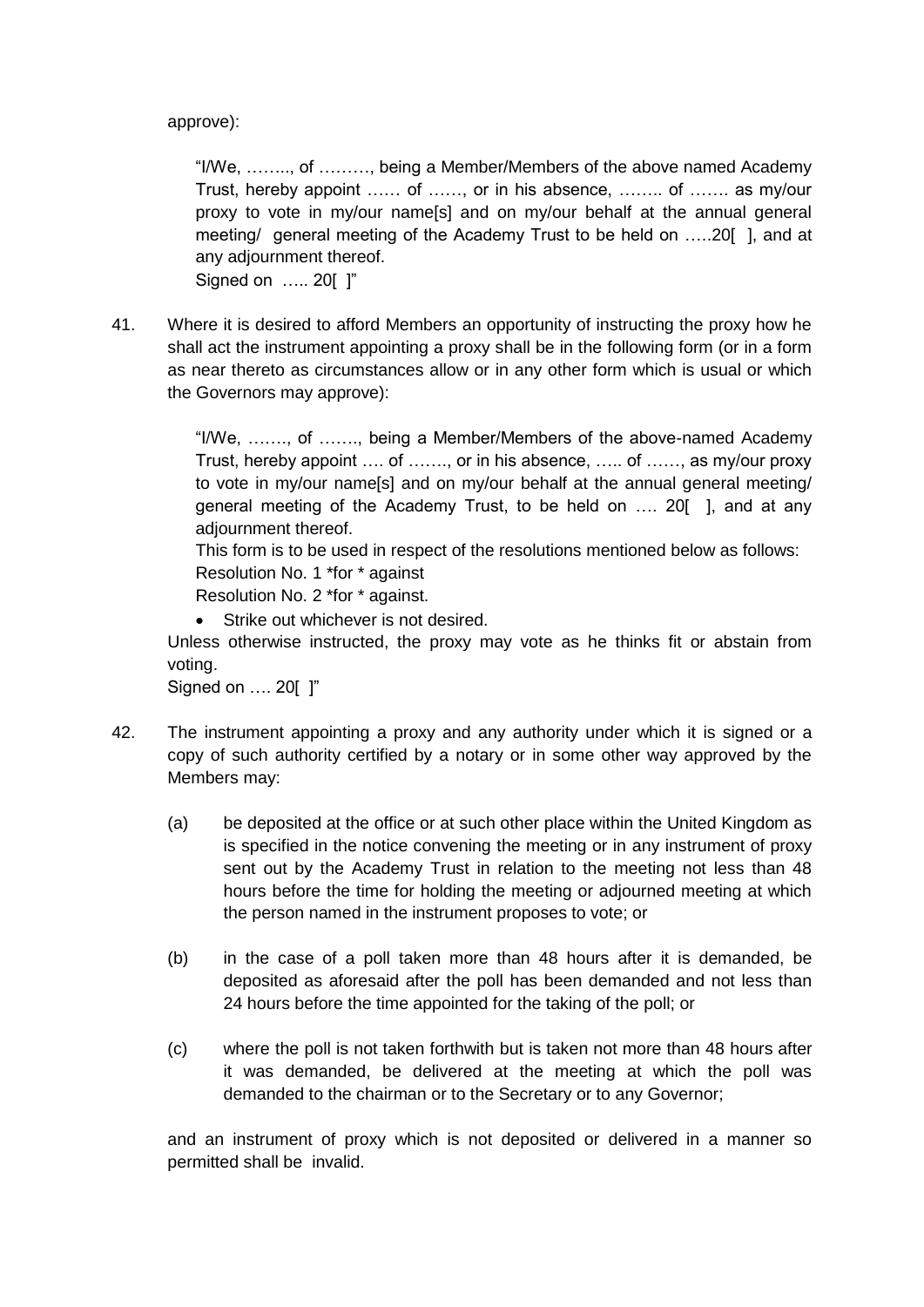- 43. A vote given or poll demanded by proxy or by the duly authorised representative of a corporation shall be valid notwithstanding the previous determination of the authority of the person voting or demanding a poll unless notice of the determination was received by the Academy Trust at the office or at such other place at which the instrument of proxy was duly deposited before the commencement of the meeting or adjourned meeting at which the vote given or the poll demanded or (or in the case of a poll taken otherwise than on the same day as the meeting or adjourned meeting) the time appointed for taking the poll.
- 44. Any organisation which is a Member of the Academy Trust may by resolution of its board of directors or other governing body authorise such person as it thinks fit to act as its representative at any meeting of the Academy Trust, and the person so authorised shall be entitled to exercise the same powers on behalf of the organisation which he represents as that organisation could exercise if it were an individual Member of the Academy Trust.

### GOVERNORS

- 45. The number of Governors shall be not less than three nor more than 16 except for appointments of any Additional Governors made by the Secretary of State under Articles 62, 62A, 63 or 68A.
- 45A. All Governors shall upon their appointment give a written undertaking to the Foundation Members/Trustees to uphold the Object of the Academy Trust
- <span id="page-16-0"></span>46. Subject to Articles [48-](#page-16-1)[49](#page-17-3) and [64,](#page-19-1) the Academy Trust shall have the following Governors:
	- (a) up to 2 Governors, appointed under Article [50;](#page-17-4)
	- (b) 5 Parent Governors appointed under Articles [53](#page-17-0)[-58;](#page-17-1)
	- (c) 2 Staff Governors appointed under Article 50A;
	- (d) 3 Foundation Governors appointed under Article [58A](#page-17-1);
	- (e) the Principal;
	- (f) any Additional Governors, if appointed under Article [62, 62A](#page-18-0) or [68A](#page-19-2); and
	- (g) any Further Governors, if appointed under Article [63](#page-19-0) or Article [68A](#page-19-2).
- 47. The Academy Trust may also have any Co-opted Governor appointed under Article 59.
- <span id="page-16-1"></span>48. The first Governors shall be those persons named in the statement delivered pursuant to sections 9 and 12 of the Companies Act 2006.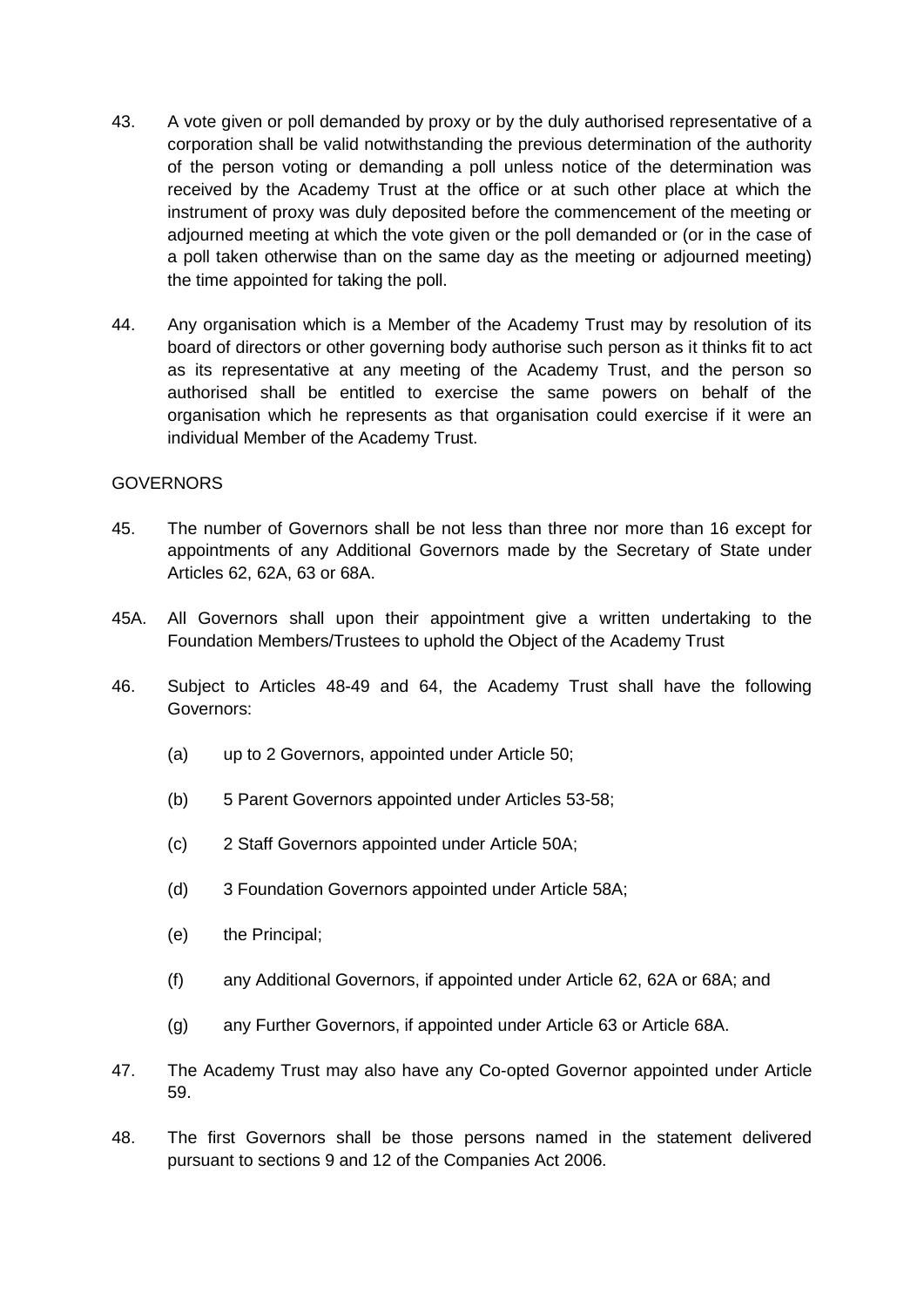<span id="page-17-3"></span>49. Future Governors shall be appointed or elected, as the case may be, under these Articles. Where it is not possible for such a Governor to be appointed or elected due to the fact that an Academy has not yet been established or the Principal has not been appointed, then the relevant Article or part thereof shall not apply.

# APPOINTMENT OF GOVERNORS

- <span id="page-17-4"></span>50. The Members may appoint up to 2 Governors save that no more than one third of the total number of individuals appointed as Governors shall be employees of the Academy Trust (including the Principal).
- 50A The Members may appoint Staff Governors through such process as they may determine, provided that the total number of Governors (including the Principal) who are employees of the Academy Trust does not exceed one third of the total number of Governors
- 51. Not used.
- <span id="page-17-2"></span>52. The Principal shall be treated for all purposes as being an ex officio Governor.
- <span id="page-17-0"></span>53. Subject to Article [57,](#page-17-5) the Parent Governor(s) shall be elected by parents of registered pupils at the Academy. A Parent Governor must be a parent of a pupil at the Academy at the time when he is elected.
- 54. The Governing Body shall make all necessary arrangements for, and determine all other matters relating to, an election of Parent Governors, including any question of whether a person is a parent of a registered pupil at the Academy. Any election of Parent Governors which is contested shall be held by secret ballot.
- 55. The arrangements made for the election of a Parent Governor shall provide for every person who is entitled to vote in the election to have an opportunity to do so by post or, if he prefers, by having his ballot paper returned to the Academy Trust by a registered pupil at the Academy.
- 56. Where a vacancy for a Parent Governor is required to be filled by election, the Governing Body shall take such steps as are reasonably practical to secure that every person who is known to them to be a parent of a registered pupil at the Academy is informed of the vacancy and that it is required to be filled by election, informed that he is entitled to stand as a candidate, and vote at the election, and given an opportunity to do so.
- <span id="page-17-5"></span>57. The number of Parent Governors required shall be made up by Parent Governors appointed by the Governing Body if the number of parents standing for election is less than the number of vacancies.
- <span id="page-17-1"></span>58. In appointing a Parent Governor the Governing Body shall appoint a person who is the parent of a registered pupil at the Academy; or where it is not reasonably practical to do so, a person who is the parent of a child of compulsory school age.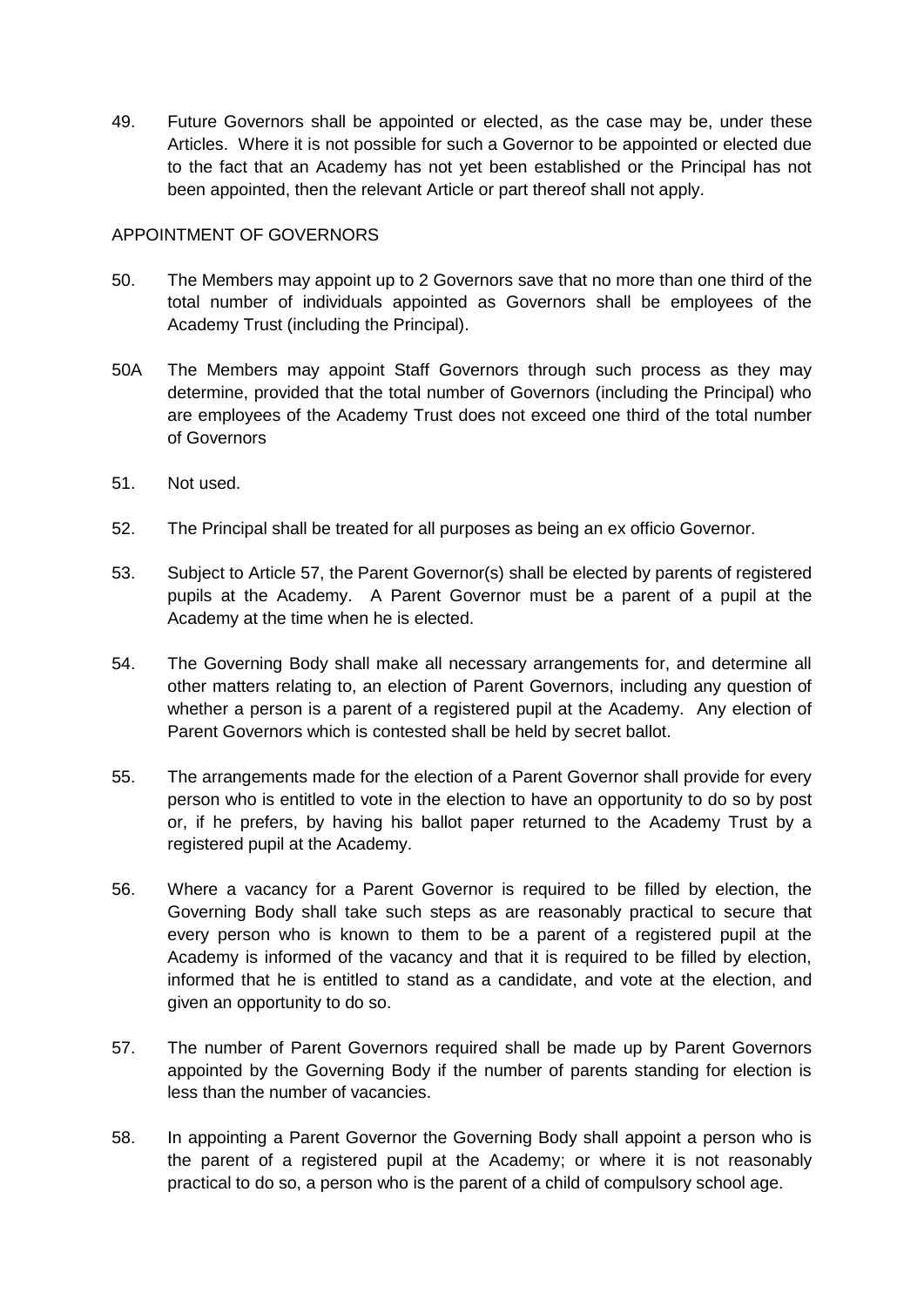# [58A](#page-17-1). The Foundation Members may appoint the Foundation Governor(s) provided that:-

(a) The Incumbent shall be an ex-officio Foundation Governor; and

(b) the Foundation Members may appoint additional Foundation Governors provided that that the total number of Foundation Governors (including ex officio Foundation Governors) would not thereby exceed 25% of the total number of Governors (excluding any Additional or Further Governors).

# CO-OPTED GOVERNORS

59. The Governors may appoint up to 2 Co-opted Governors. A 'Co-opted Governor' means a person who is appointed to be a Governor by being Co-opted by Governors who have not themselves been so appointed. The Governors may not co-opt an employee of the Academy Trust as a Co-opted Governor if thereby the number of Governors who are employees of the Academy Trust would exceed one third of the total number of Governors (including the Principal)

### APPOINTMENT OF ADDITIONAL GOVERNORS

- <span id="page-18-1"></span>60. The Secretary of State may give a warning notice to the Governors (which he shall copy to the Diocesan Board of Education) where he is satisfied:
	- (a) that the standards of performance of pupils at the Academy are unacceptably low, or
	- (b) that there has been a serious breakdown in the way the Academy is managed or governed; or
	- (c) that the safety of pupils or staff of the Academy is threatened (whether by a breakdown of discipline or otherwise).
- 61. For the purposes of Article [60](#page-18-1) a 'warning notice' is a notice in writing by the Secretary of State to the Academy Trust delivered to the Office setting out:
	- (a) the matters referred to in Article [60;](#page-18-1)
	- (b) the action which he requires the Governors to take in order to remedy those matters; and
	- (c) the period within which that action is to be taken by the Governors ('the compliance period').
- <span id="page-18-0"></span>62. The Secretary of State may appoint such Additional Governors as he thinks fit (after consultation with the Diocesan Board of Education) if the Secretary of State has: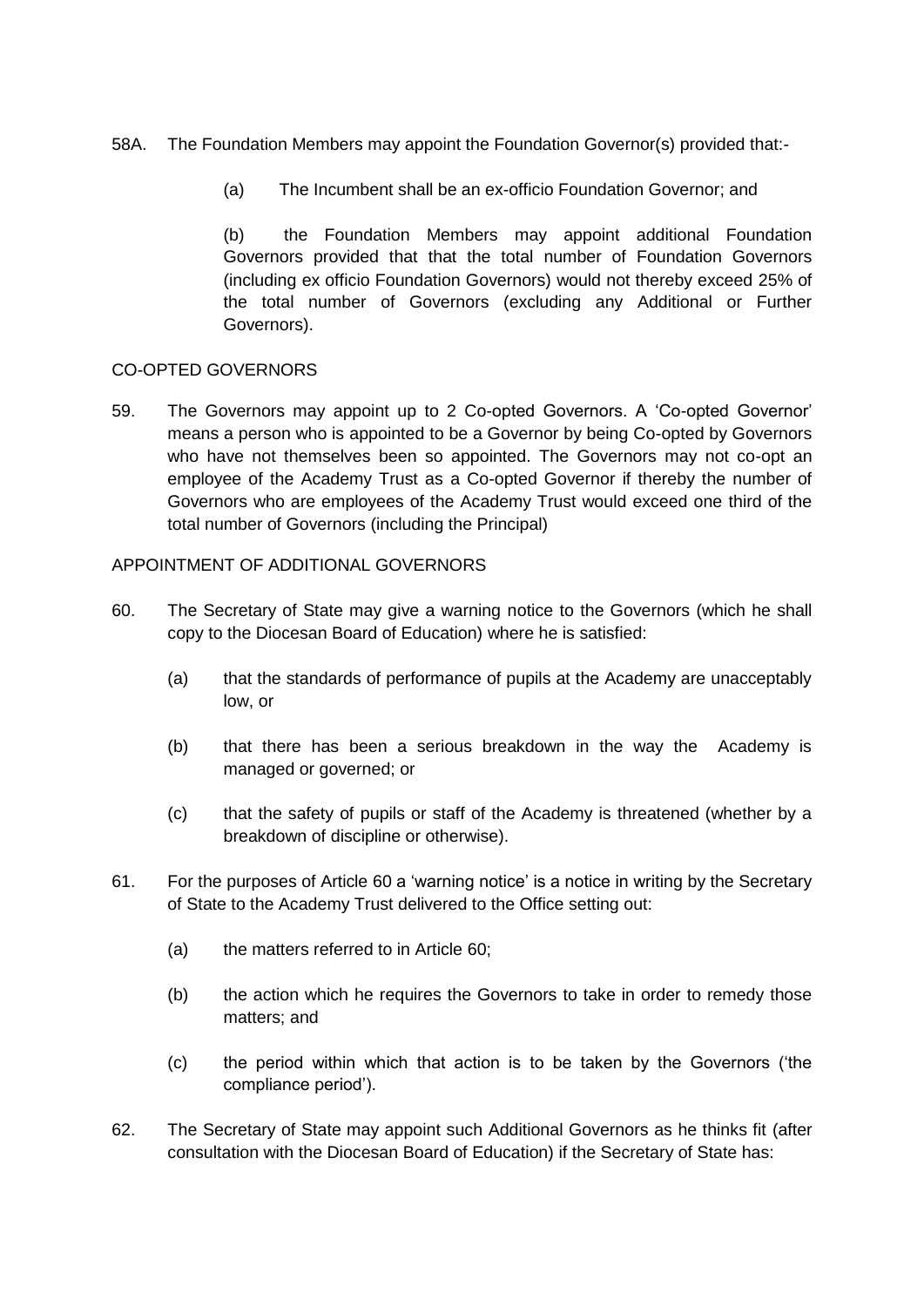- (a) given the Governors a warning notice in accordance with Article [60;](#page-18-1) and
- (b) the Governors have failed to comply, or secure compliance, with the notice to the Secretary of State's satisfaction within the compliance period.
- [62A](#page-18-0). The Secretary of State may also appoint such Additional Governors (after consultation with the Diocesan Board of Education) where following an Inspection by the Chief Inspector in accordance with the Education Act 2005 (an "Inspection") the Academy Trust receives an Ofsted grading (being a grade referred to in The Framework for School Inspection or any modification or replacement of that document for the time being in force) which amounts to a drop, either from one Inspection to the next Inspection or between any two Inspections carried out within a 5 year period, of two Ofsted grades. For the purposes of the foregoing the grade received by Measham Church of England Primary School (a maintained school) shall be regarded as the grade received by the Academy.
- <span id="page-19-0"></span>63. The Secretary of State may also appoint such Further Governors as he sees fit (after consultation with the Diocesan Board of Education) if a Special Measures Termination Event (as defined in the Funding Agreement) occurs in respect of the Academy.
- <span id="page-19-1"></span>64. Within 5 days of the Secretary of State appointing any Additional or Further Governors in accordance with Articles [62, 62A](#page-18-0) or [63,](#page-19-0) any Governors appointed under Article [50](#page-17-4) and holding office immediately preceding the appointment of such Governors, shall resign immediately and the Members' power to appoint Governors under Article [50](#page-17-4) shall remain suspended until the Secretary of State removes one or more of the Additional or Further Governors.

### TERM OF OFFICE

65. The term of office for any Governor shall be 4 years, save that this time limit shall not apply to the Principal or the Incumbent. Subject to remaining eligible to be a particular type of Governor, any Governor may be re-appointed or re-elected.

### RESIGNATION AND REMOVAL

- 66. A Governor shall cease to hold office if he resigns his office by notice to the Academy Trust (but only if at least three Governors will remain in office when the notice of resignation is to take effect).
- <span id="page-19-3"></span>67. A Governor shall cease to hold office if he is removed by the person or persons who appointed him. This Article does not apply in respect of a Parent Governor.
- <span id="page-19-2"></span>68. Where a Governor resigns his office or is removed from office, the Governor or, where he is removed from office, those removing him, shall give written notice thereof to the Secretary.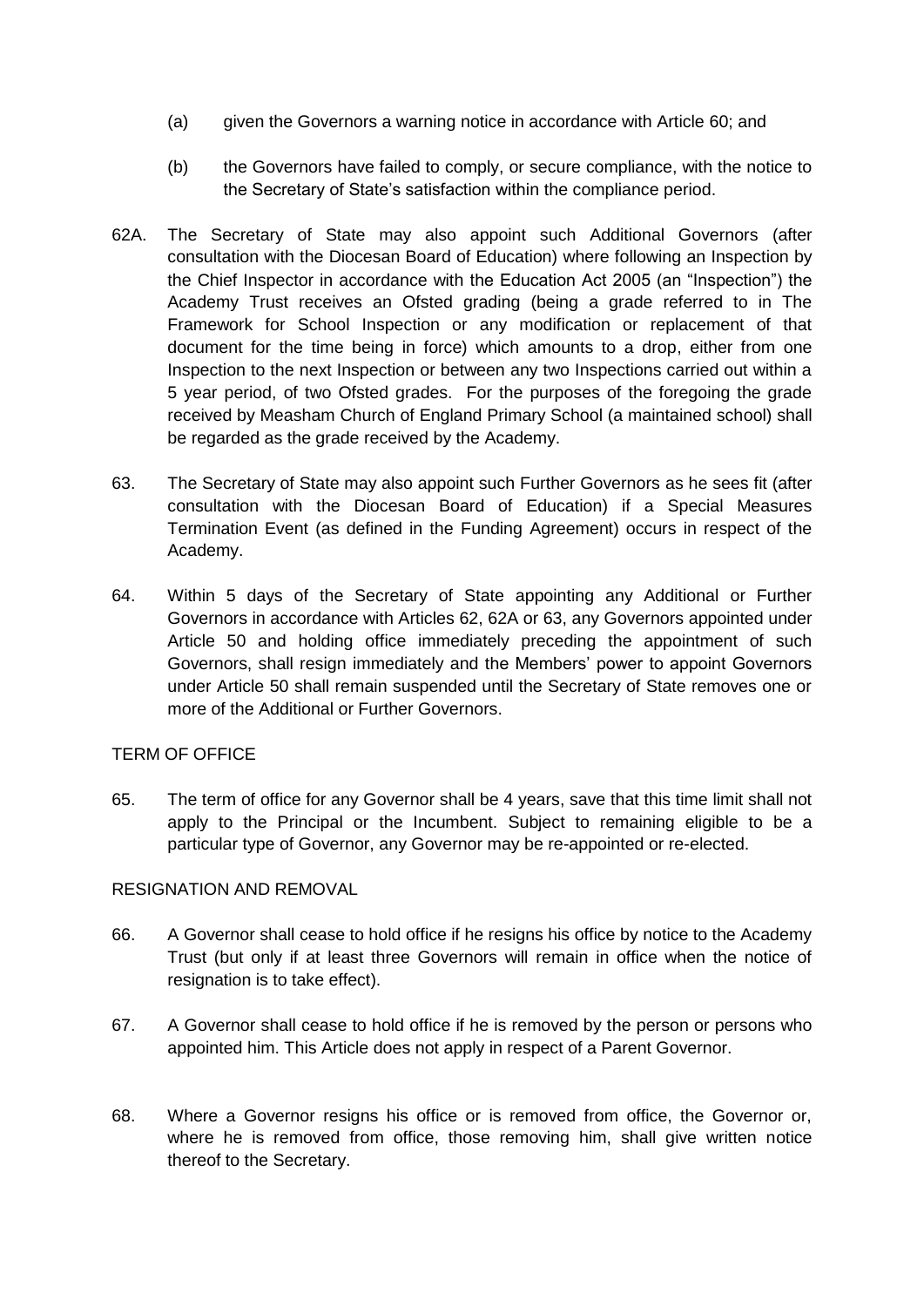[68A](#page-19-2) Where an Additional or Further Governor appointed pursuant to Articles [62, 62A](#page-18-0) or [63](#page-19-0) ceases to hold office as a Governor for any reason, other than being removed by the Secretary of State, the Secretary of State shall be entitled to appoint an Additional or Further Governor in his place.

# DISQUALIFICATION OF GOVERNORS

- <span id="page-20-0"></span>69. No person shall be qualified to be a Governor unless he is aged 18 or over at the date of his election or appointment. No current pupil of the Academy shall be a Governor.
- 70. A Governor shall cease to hold office if he becomes incapable by reason of mental disorder, illness or injury of managing or administering his own affairs.
- 71. A Governor shall cease to hold office if he is absent without the permission of the Governors from all their meetings held within a period of six months and the Governors resolve that his office be vacated.
- 72. A person shall be disqualified from holding or continuing to hold office as a Governor if:
	- (a) his estate has been sequestrated and the sequestration has not been discharged, annulled or reduced; or
	- (b) he is the subject of a bankruptcy restrictions order or an interim order; or
	- (c) notice has been served upon such person pursuant to Article 13A.
- 73. A person shall be disqualified from holding or continuing to hold office as a Governor at any time when he is subject to a disqualification order or a disqualification undertaking under the Company Directors Disqualification Act 1986 or to an order made under section 429(2)(b) of the Insolvency Act 1986 (failure to pay under county court administration order).
- 74. A Governor shall cease to hold office if he ceases to be a Governor by virtue of any provision in the Companies Act 2006 or is disqualified from acting as a trustee by virtue of section 72 of the Charities Act 1993 (or any statutory re-enactment or modification of that provision).
- 75. A person shall be disqualified from holding or continuing to hold office as a Governor if he has been removed from the office of charity trustee or trustee for a charity by an order made by the Charity Commission or the High Court on the grounds of any misconduct or mismanagement in the administration of the charity for which he was responsible or to which he was privy, or which he by his conduct contributed to or facilitated.
- 76. A person shall be disqualified from holding or from continuing to hold office as a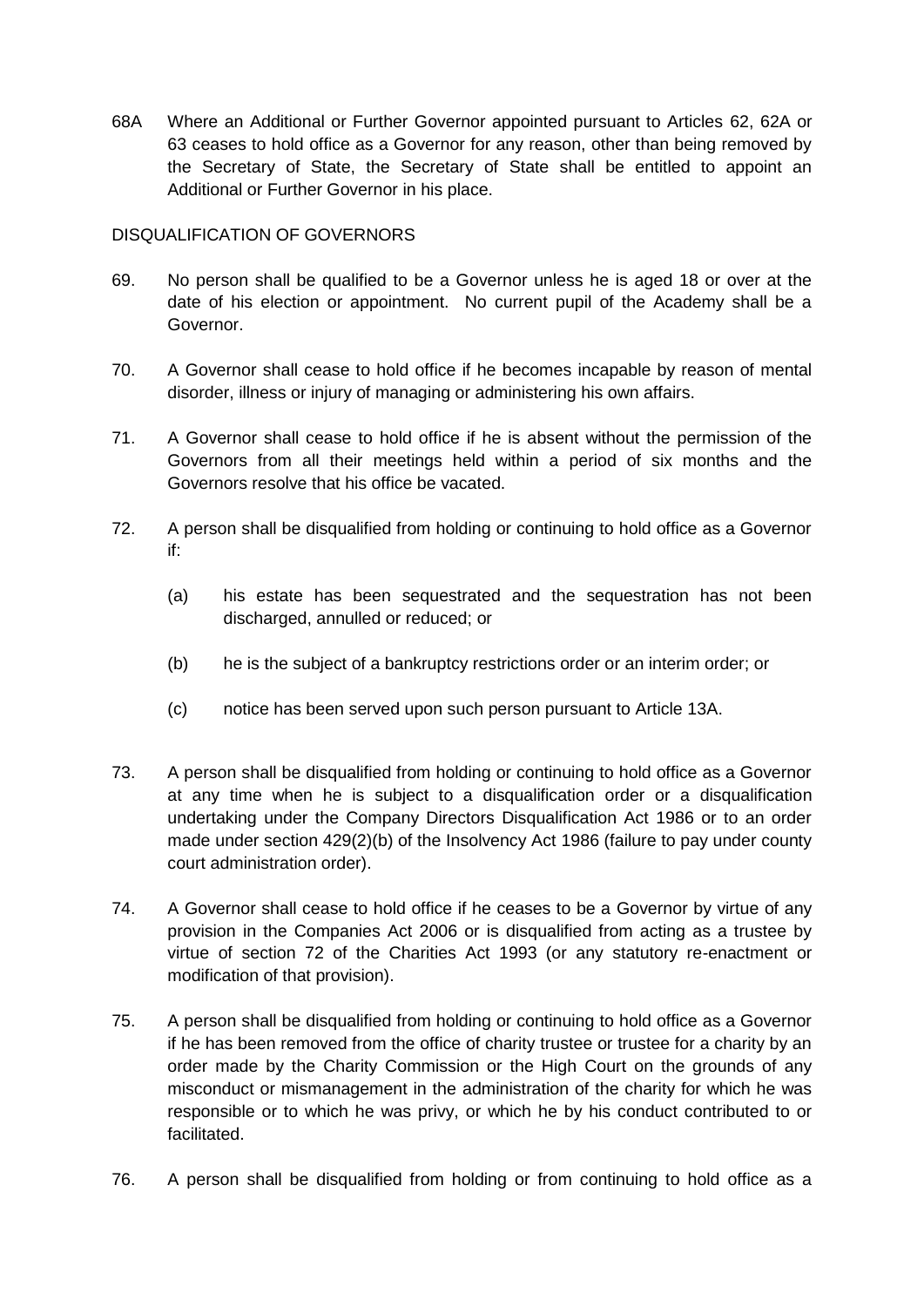Governor at any time when he is:

- (a) included in the list kept by the Secretary of State under section 1 of the Protection of Children Act 1999; or
- (b) disqualified from working with children in accordance with Section 35 of the Criminal Justice and Court Services Act 2000; or
- (c) barred from regulated activity relating to children (within the meaning of section 3(2) of the Safeguarding Vulnerable Groups Act 2006); or
- (d) unwilling to give the undertaking required pursuant to Article 45A when requested in writing to provide this by the Foundation Members; or
- (e) a person who has previously been disqualified from being a governor of a Church of England designated school.
- 77. A person shall be disqualified from holding or continuing to hold office as a Governor if he is a person in respect of whom a direction has been made under section 142 of the Education Act 2002 or is subject to any prohibition or restriction which takes effect as if contained in such a direction.
- 78. A person shall be disqualified from holding or continuing to hold office as a Governor where he has, at any time, been convicted of any criminal offence, excluding any that have been spent under the Rehabilitation of Offenders Act 1974 as amended, and excluding any offence for which the maximum sentence is a fine or a lesser sentence except where a person has been convicted of any offence which falls under section 72 of the Charities Act 1993.
- 79. After the Academy has opened, a person shall be disqualified from holding or continuing to hold office as a Governor if he has not provided to the chairman of the Governors a criminal records certificate at an enhanced disclosure level under section 113B of the Police Act 1997. In the event that the certificate discloses any information which would in the opinion of either the chairman or the Principal confirm their unsuitability to work with children that person shall be disqualified. If a dispute arises as to whether a person shall be disqualified, a referral shall be made to the Secretary of State to determine the matter. The determination of the Secretary of State shall be final.
- <span id="page-21-0"></span>80. Where, by virtue of these Articles a person becomes disqualified from holding, or continuing to hold office as a Governor and he is, or is proposed, to become such a Governor, he shall upon becoming so disqualified give written notice of that fact to the Secretary.
- 81. Articles [69](#page-20-0) to [80](#page-21-0) and Articles [98-](#page-24-0)[99](#page-24-1) also apply to any member of any committee of the Governors who is not a Governor.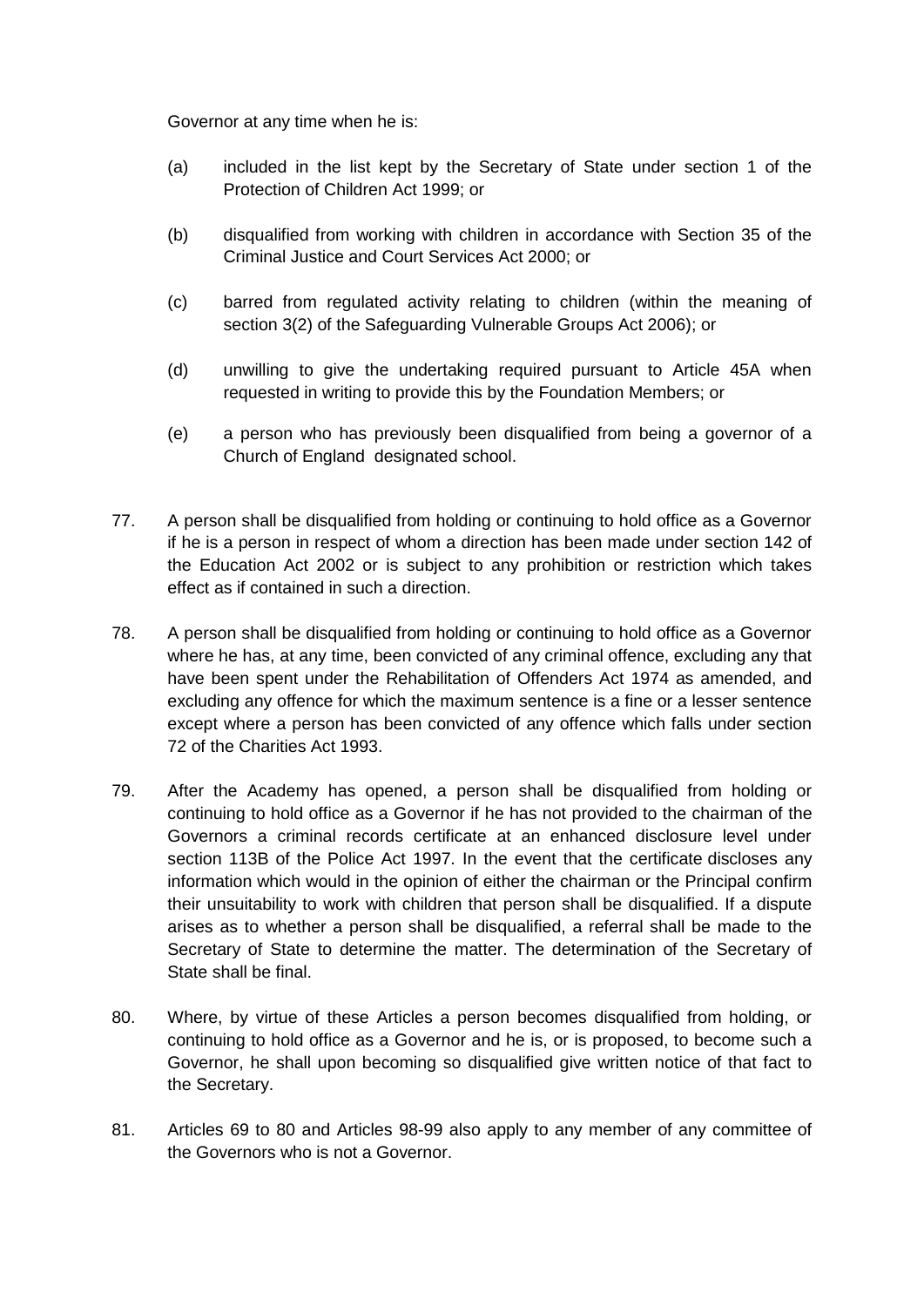### SECRETARY TO THE GOVERNORS

82. The Secretary shall be appointed by the Governors for such term, at such remuneration and upon such conditions as they may think fit and any Secretary so appointed may be removed by them. The Secretary shall not be a Governor or a Principal. Notwithstanding this Article, the Governors may, where the Secretary fails to attend a meeting of theirs, appoint any one of their number or any other person to act as Secretary for the purposes of that meeting.

## CHAIRMAN AND VICE-CHAIRMAN OF THE GOVERNORS

- 83. The Governors shall each school year, at their first meeting in that year, elect a chairman and a vice-chairman from among their number.A Governor who is employed by the Academy Trust shall not be eligible for election as chairman or vicechairman .
- 84. Subject to Article [85,](#page-22-0) the chairman or vice-chairman shall hold office until the start of the first meeting of the Governors in the following school year .
- <span id="page-22-0"></span>85. The chairman or vice-chairman may at any time resign his office by giving notice in writing to the Secretary. The chairman or vice-chairman shall cease to hold office if:
	- (a) he ceases to be a Governor; or
	- (b) he is employed by the Academy Trust; or
	- (c) he is removed from office in accordance with these Articles; or
	- (d) in the case of the vice-chairman, he is elected in accordance with these Articles to fill a vacancy in the office of chairman.
- 86. Where by reason of any of the matters referred to in Article [85,](#page-22-0) a vacancy arises in the office of chairman or vice-chairman, the Governors shall at their next meeting elect one of their number to fill that vacancy until the start of the first meeting of the Governors in the following school year.
- <span id="page-22-1"></span>87. Where the chairman is absent from any meeting or there is at the time a vacancy in the office of the chairman, the vice-chairman shall act as the chair for the purposes of the meeting.
- 88. Where in the circumstances referred to in Article [87](#page-22-1) the vice-chairman is also absent from the meeting or there is at the time a vacancy in the office of vice-chairman, the Governors shall elect one of their number to act as a chairman for the purposes of that meeting, provided that the Governor elected shall not be a person who is employed by the Academy Trust.
- 89. The Secretary shall act as chairman during that part of any meeting at which the chairman is elected.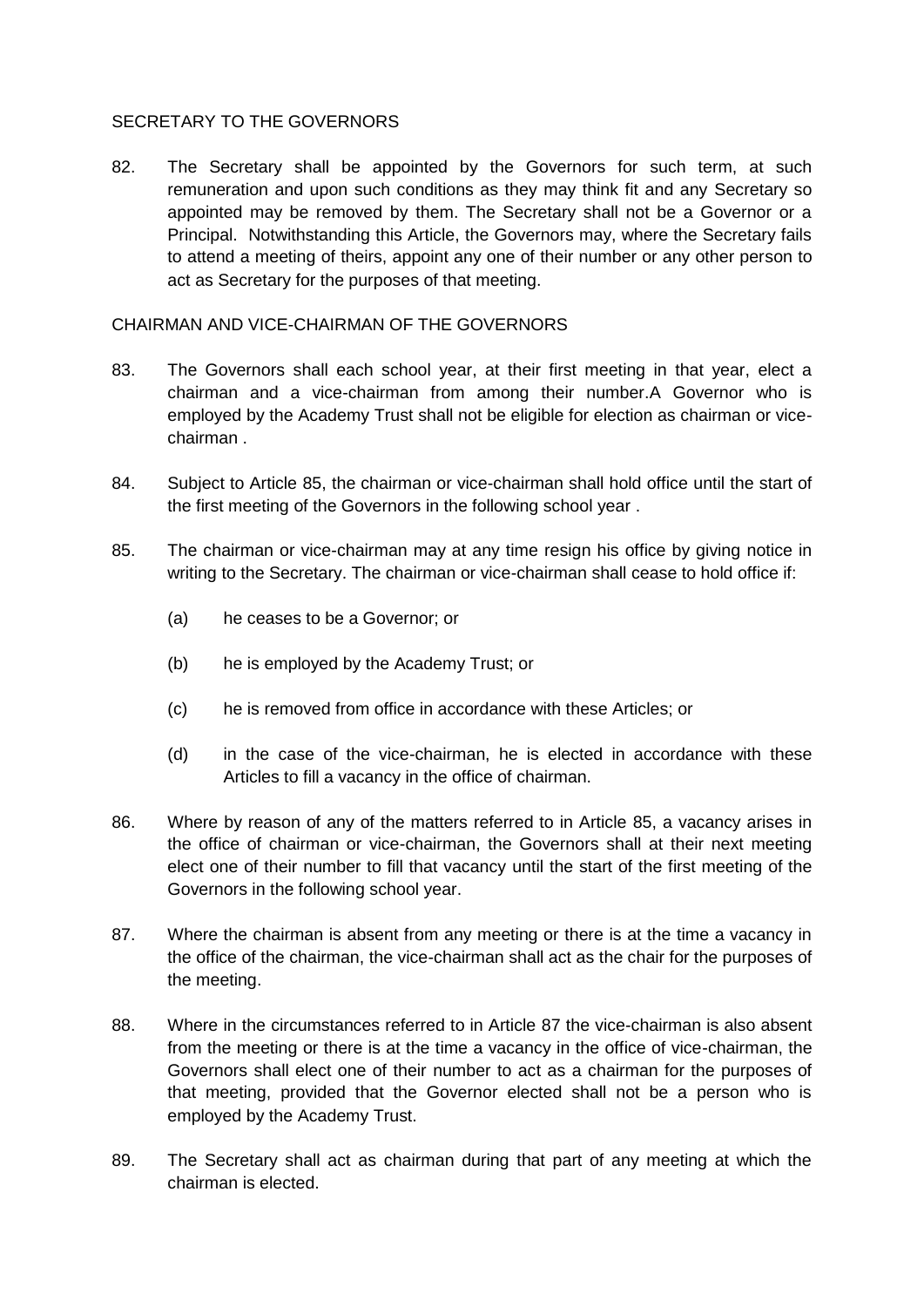- 90. Any election of the chairman or vice-chairman which is contested shall be held by secret ballot.
- <span id="page-23-0"></span>91. The Governors may remove the chairman or vice-chairman from office in accordance with these Articles.
- 92. A resolution to remove the chairman or vice-chairman from office which is passed at a meeting of the Governors shall not have effect unless:
	- (a) it is confirmed by a resolution passed at a second meeting of the Governors held not less than fourteen days after the first meeting; and
	- (b) the matter of the chairman's or vice-chairman's removal from office is specified as an item of business on the agenda for each of those meetings.
- 93. Before the Governors resolve at the relevant meeting on whether to confirm the resolution to remove the chairman or vice-chairman from office, the Governor or Governors proposing his removal shall at that meeting state their reasons for doing so and the chairman or vice-chairman shall be given an opportunity to make a statement in response.

### POWERS OF GOVERNORS

- 94. Subject to provisions of the Companies Act 2006, the Articles and to any directions given by special resolution, the business of the Academy Trust shall be managed by the Governors who may exercise all the powers of the Academy Trust. No alteration of the Articles and no such direction shall invalidate any prior act of the Governors which would have been valid if that alteration had not been made or that direction had not been given. The powers given by this Article shall not be limited by any special power given to the Governors by the Articles and a meeting of Governors at which a quorum is present may exercise all the powers exercisable by the Governors.
- 95. In addition to all powers hereby expressly conferred upon them and without detracting from the generality of their powers under the Articles the Governors shall have the following powers, namely:
	- (a) to expend the funds of the Academy Trust in such manner as they shall consider most beneficial for the achievement of the Object and to invest in the name of the Academy Trust such part of the funds as they may see fit and to direct the sale or transposition of any such investments and to expend the proceeds of any such sale in furtherance of the Object; and
	- (b) to enter into contracts on behalf of the Academy Trust.
- 96. In the exercise of their powers and functions, the Governors may consider any advice given by the Principal and any other executive officer.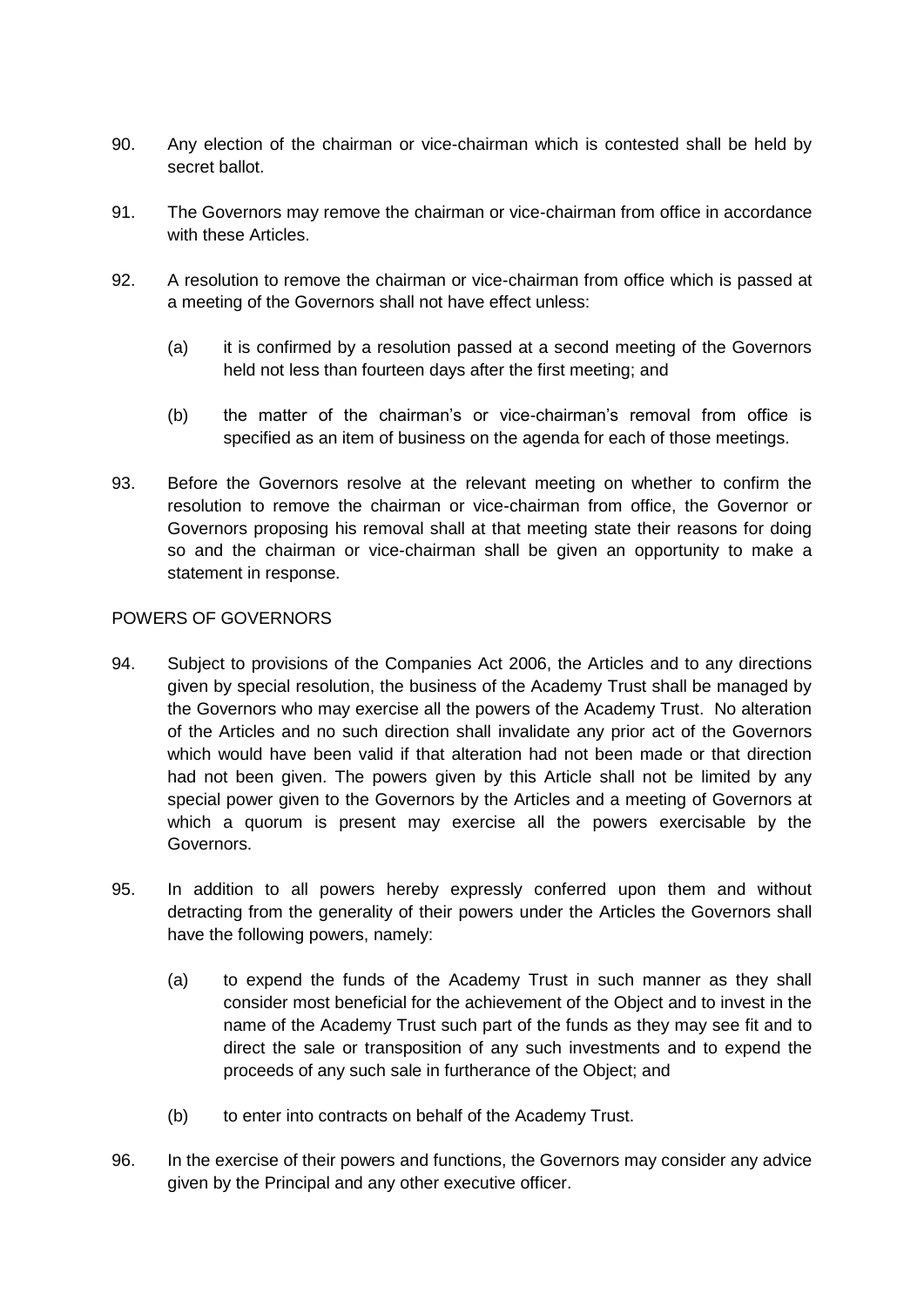97. Any bank account in which any money of the Academy Trust is deposited shall be operated by the Governors in the name of the Academy Trust. All cheques and orders for the payment of money from such an account shall be signed by at least two signatories authorised by the Governors.

# CONFLICTS OF INTEREST

- <span id="page-24-0"></span>98. Any Governor who has or can have any direct or indirect duty or personal interest (including but not limited to any Personal Financial Interest) which conflicts or may conflict with his duties as a Governor shall disclose that fact to the Governors as soon as he becomes aware of it. A Governor must absent himself from any discussions of the Governors in which it is possible that a conflict will arise between his duty to act solely in the interests of the Academy Trust and any duty or personal interest (including but not limited to any Personal Financial Interest).
- <span id="page-24-1"></span>99. For the purpose of Article [98,](#page-24-0) a Governor has a Personal Financial Interest in the employment or remuneration of, or the provision of any other benefit to, that Governor as permitted by and as defined by articles [6.5-](#page-7-2)[6.9.](#page-9-0)

# THE MINUTES

- 100. The minutes of the proceedings of a meeting of the Governors shall be drawn up and entered into a book kept for the purpose by the person acting as Secretary for the purposes of the meeting and shall be signed (subject to the approval of the Governors) at the same or next subsequent meeting by the person acting as chairman thereof. The minutes shall include a record of:
	- (a) all appointments of officers made by the Governors; and
	- (b) all proceedings at meetings of the Academy Trust and of the Governors and of committees of Governors including the names of the Governors present at each such meeting.

### **COMMITTEES**

101. Subject to these Articles, the Governors may establish any committee. Subject to these Articles, the constitution, membership and proceedings of any committee shall be determined by the Governors. The establishment, terms of reference, constitution and membership of any committee of the Governors shall be reviewed at least once in every twelve months. The membership of any committee of the Governors may include persons who are not Governors, provided that a majority of members of any such committee shall be Governors. The Governors may determine that some or all of the members of a committee who are not Governors shall be entitled to vote in any proceedings of the committee. No vote on any matter shall be taken at a meeting of a committee of the Governors unless the majority of members of the committee present are Governors.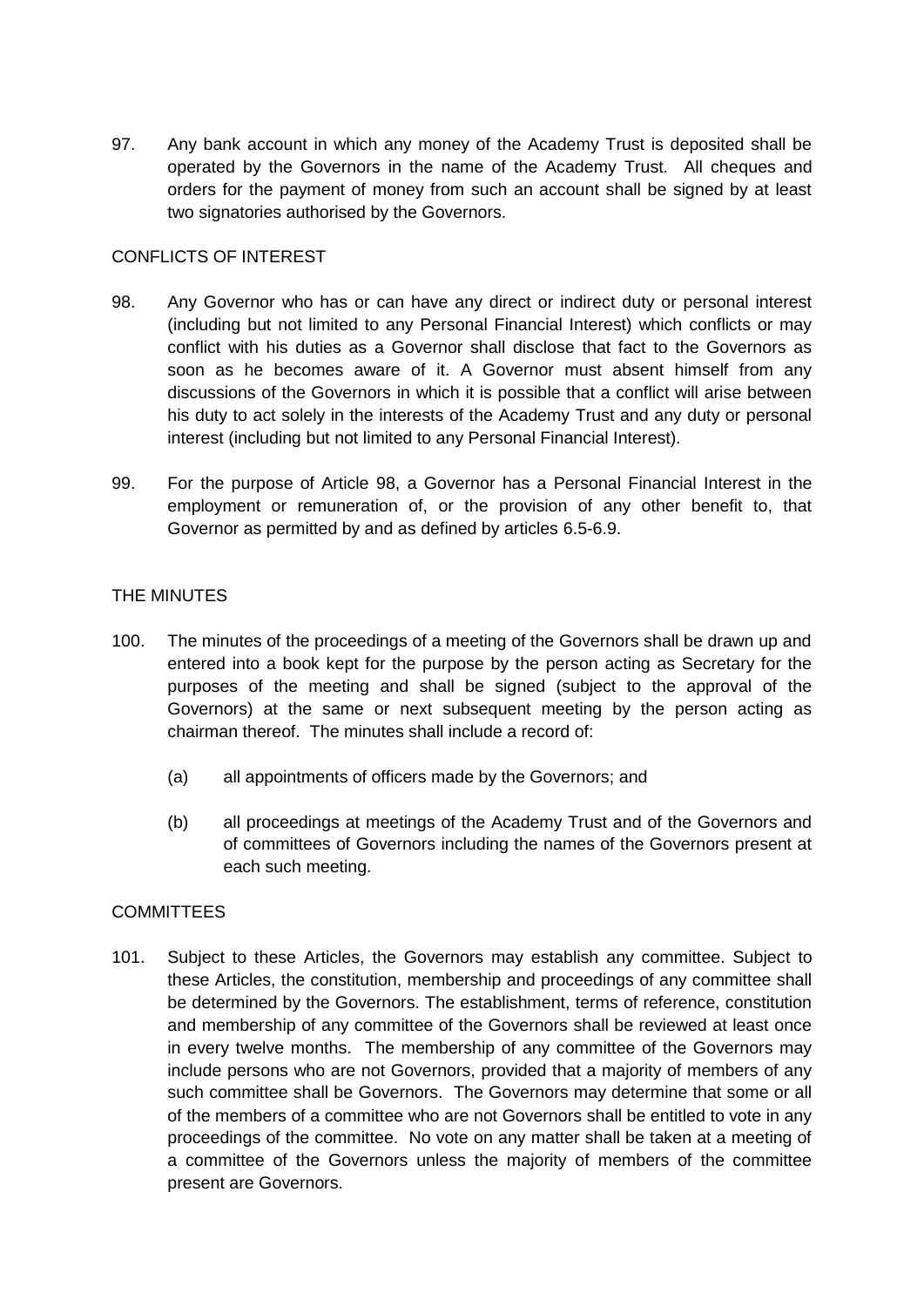# DELEGATION

- 102. The Governors may delegate to any Governor, committee, the Principal or any other holder of an executive office, such of their powers or functions as they consider desirable to be exercised by them. Any such delegation may be made subject to any conditions the Governors may impose and may be revoked or altered.
- 103. Where any power or function of the Governors is exercised by any committee, any Governor, Principal or any other holder of an executive office, that person or committee shall report to the Governors in respect of any action taken or decision made with respect to the exercise of that power or function at the meeting of the Governors immediately following the taking of the action or the making of the decision.

### PRINCIPAL AND STAFF

- 104. The Governors shall appoint the Principal. In relation to such appointment, the Governors (after having consulted the Diocesan Director of Education and having regard to the Object) may appoint a Principal having regard to that person's ability and fitness to preserve and develop the religious character of the Academy. The Governors shall determine at the time whether the Principal is to be a Reserved Teacher. The Governors may delegate such powers and functions as they consider are required by the Principal for the internal organisation, management and control of the Academy (including the implementation of all policies approved by the Governors and for the direction of the teaching and curriculum at the Academy).
- 104A. In appointing staff other than the Principal the Governors shall use their powers further to the Funding Agreement (being powers equivalent to the powers of Voluntary Controlled schools as set out sections 58 to 60 of the Schools Standards and Framework Act 1998):-
	- (a) so as to ensure that at least two Reserved Teachers (although the Principal may be one of the two) are appointed, and
	- (b) having regard to their entitlement under the Funding Agreement to appoint up to one fifth of staff as Reserved Teachers.

### MEETINGS OF THE GOVERNORS

- 105. Subject to these Articles, the Governors may regulate their proceedings as they think fit.
- <span id="page-25-0"></span>106. The Governors shall hold at least three meetings in every school year. Meetings of the Governors shall be convened by the Secretary. In exercising his functions under this Article the Secretary shall comply with any direction:
	- (a) given by the Governors; or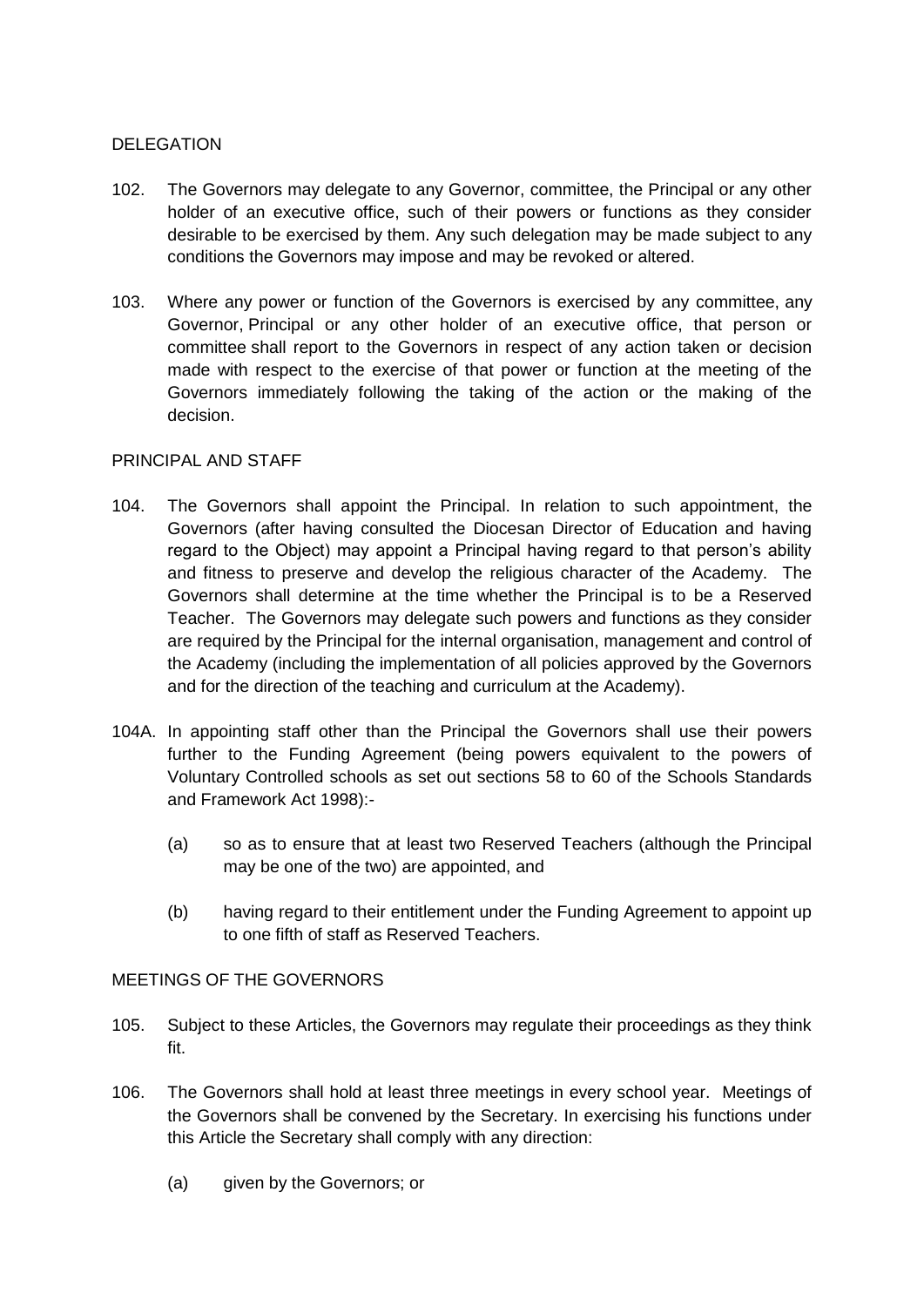- (b) given by the chairman of the Governors or, in his absence or where there is a vacancy in the office of chairman, the vice-chairman of the Governors, so far as such direction is not inconsistent with any direction given as mentioned in [106\(a\).](#page-25-0)
- 107. Any three Governors may, by notice in writing given to the Secretary, requisition a meeting of the Governors and it shall be the duty of the Secretary to convene such a meeting as soon as is reasonably practicable.
- 108. Each Governor shall be given at least fourteen clear days before the date of a meeting:
	- (a) notice in writing thereof, signed by the Secretary, and sent to each Governor at the address provided by each Governor from time to time; and
	- (b) a copy of the agenda for the meeting;

provided that where the chairman or, in his absence or where there is a vacancy in the office of chairman, the vice-chairman, so determines on the ground that there are matters demanding urgent consideration, it shall be sufficient if the written notice of a meeting, and the copy of the agenda thereof are given within such shorter period as he directs.

- 109. The convening of a meeting and the proceedings conducted thereat shall not be invalidated by reason of any individual not having received written notice of the meeting or a copy of the agenda thereof.
- 110. A resolution to rescind or vary a resolution carried at a previous meeting of the Governors shall not be proposed at a meeting of the Governors unless the consideration of the rescission or variation of the previous resolution is a specific item of business on the agenda for that meeting.
- <span id="page-26-0"></span>111. A meeting of the Governors shall be terminated forthwith if:
	- (a) the Governors so resolve; or
	- (b) the number of Governors present ceases to constitute a quorum for a meeting of the Governors in accordance with Article [114,](#page-27-0) subject to Article [116.](#page-27-1)
- 112. Where in accordance with Article [111](#page-26-0) a meeting is not held or is terminated before all the matters specified as items of business on the agenda for the meeting have been disposed of, a further meeting shall be convened by the Secretary as soon as is reasonably practicable, but in any event within seven days of the date on which the meeting was originally to be held or was so terminated.
- 113. Where the Governors resolve in accordance with Article [111](#page-26-0) to adjourn a meeting before all the items of business on the agenda have been disposed of, the Governors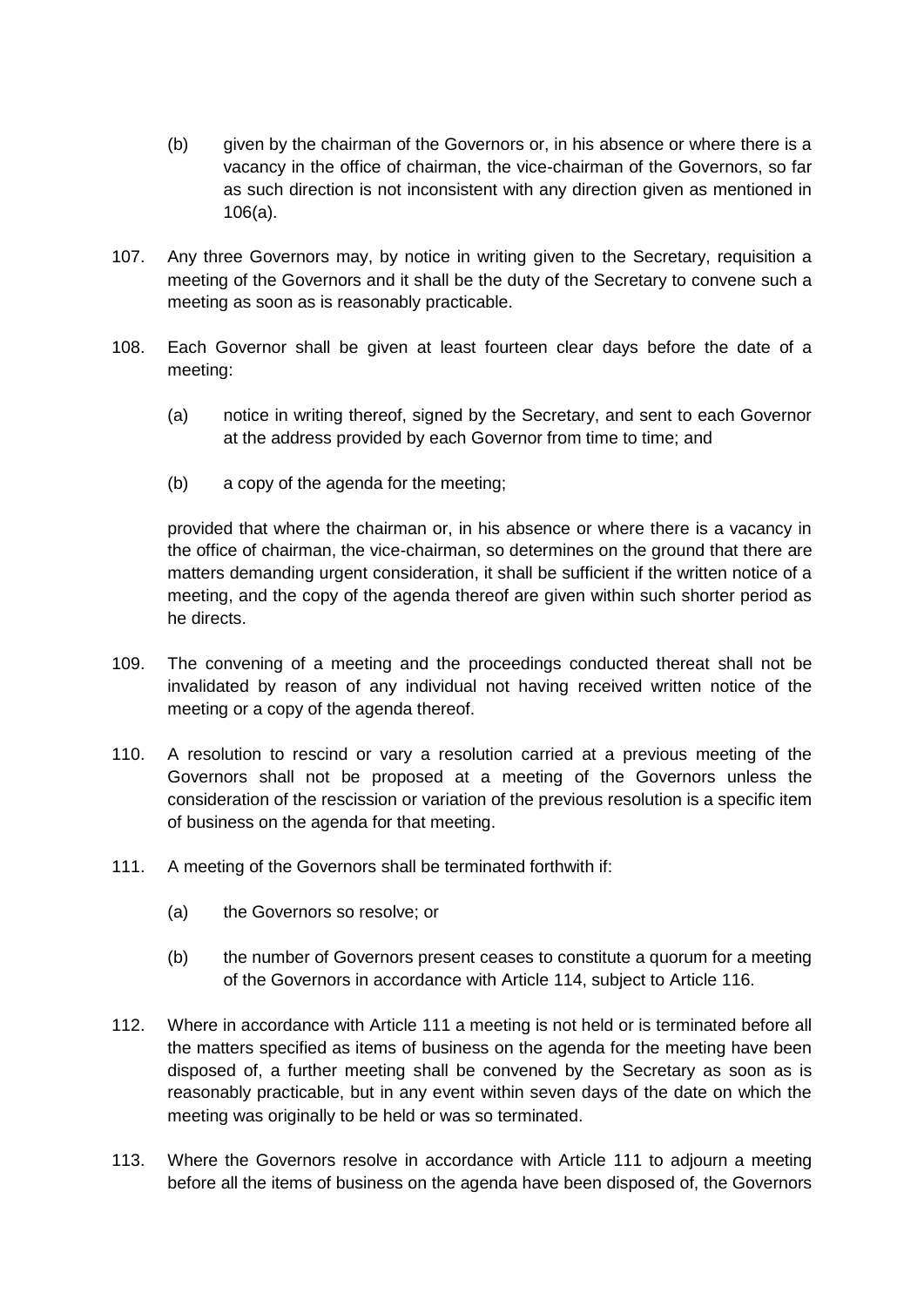shall before doing so determine the time and date at which a further meeting is to be held for the purposes of completing the consideration of those items, and they shall direct the Secretary to convene a meeting accordingly.

- <span id="page-27-0"></span>114. Subject to Article [116](#page-27-1) the quorum for a meeting of the Governors, and any vote on any matter thereat, shall be any three Governors, or, where greater, any one third (rounded up to a whole number) of the total number of Governors holding office at the date of the meeting. If the Secretary of State has appointed Additional or Further Governors then a majority of the quorum must be made up of Additional or Further Governors.
- 115. The Governors may act notwithstanding any vacancies in their number, but, if the numbers of Governors is less than the number fixed as the quorum, the continuing Governors may act only for the purpose of filling vacancies or of calling a general meeting.
- <span id="page-27-1"></span>116. The quorum for the purposes of:
	- (a) appointing a Parent Governor under Article [57;](#page-17-5)
	- (b) any vote on the removal of a Governor in accordance with Article [67;](#page-19-3) and
	- (c) any vote on the removal of the chairman of the Governors in accordance with Article [91;](#page-23-0)

shall be any two-thirds (rounded up to a whole number) of the persons who are at the time Governors entitled to vote on those respective matters.

- 117. Subject to these Articles, every question to be decided at a meeting of the Governors shall be determined by a majority of the votes of the Governors present and voting on the question. Every Governor shall have one vote.
- 118. Subject to Article [114](#page-27-0)[-116,](#page-27-1) where there is an equal division of votes, the chairman of the meeting shall have a casting vote in addition to any other vote he may have.
- 119. The proceedings of the Governors shall not be invalidated by:
	- (a) any vacancy among their number; or
	- (b) any defect in the election, appointment or nomination of any Governor.
- 120. A resolution in writing, signed by all the Governors entitled to receive notice of a meeting of Governors or of a committee of Governors, shall be valid and effective as if it had been passed at a meeting of Governors or (as the case may be) a committee of Governors duly convened and held. Such a resolution may consist of several documents in the same form, each signed by one or more of the Governors.
- <span id="page-27-2"></span>121. Subject to Article [122,](#page-28-0) the Governors shall ensure that a copy of: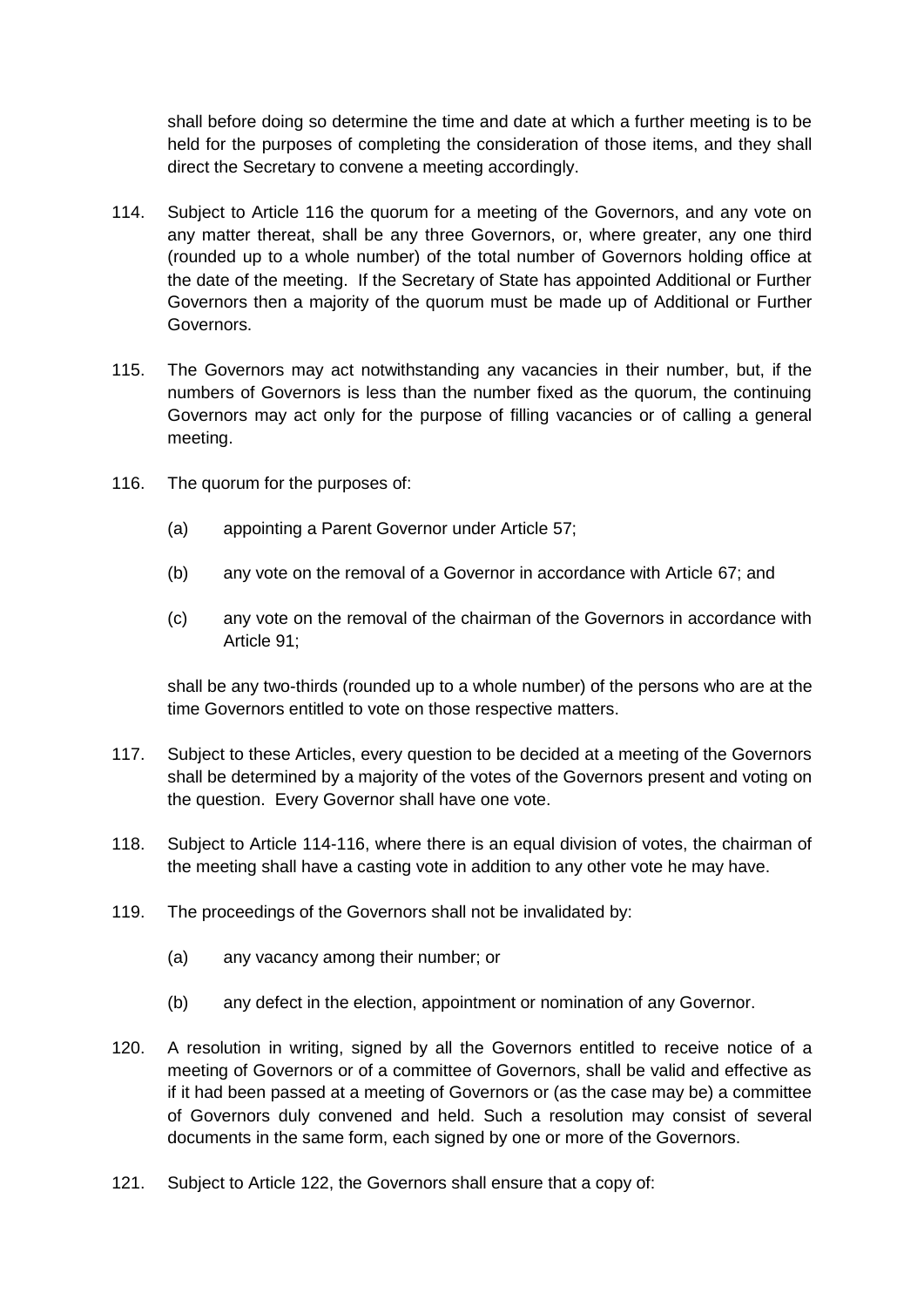- (a) the agenda for every meeting of the Governors;
- (b) the draft minutes of every such meeting, if they have been approved by the person acting as chairman of that meeting;
- (c) the signed minutes of every such meeting; and
- (d) any report, document or other paper considered at any such meeting,

are, as soon as is reasonably practicable, made available at the Academy to persons wishing to inspect them.

- <span id="page-28-0"></span>122. There may be excluded from any item required to be made available in pursuance of Article [121,](#page-27-2) any material relating to:
	- (a) a named teacher or other person employed, or proposed to be employed, at the Academy;
	- (b) a named pupil at, or candidate for admission to, the Academy; and
	- (c) any matter which, by reason of its nature, the Governors are satisfied should remain confidential.
- 123. Any Governor shall be able to participate in meetings of the Governors by telephone or video conference provided that:
	- (a) he has given notice of his intention to do so detailing the telephone number on which he can be reached and/or appropriate details of the video conference suite from which he shall be taking part at the time of the meeting at least 48 hours before the meeting; and
	- (b) the Governors have access to the appropriate equipment if after all reasonable efforts it does not prove possible for the person to participate by telephone or video conference the meeting may still proceed with its business provided it is otherwise quorate.

### PATRONS AND HONORARY OFFICERS

124. The Governors may from time to time appoint any person whether or not a Member of the Academy Trust to be a patron of the Academy Trust or to hold any honorary office and may determine for what period he is to hold such office.

### THE SEAL

125. The seal, if any, shall only be used by the authority of the Governors or of a committee of Governors authorised by the Governors. The Governors may determine who shall sign any instrument to which the seal is affixed and unless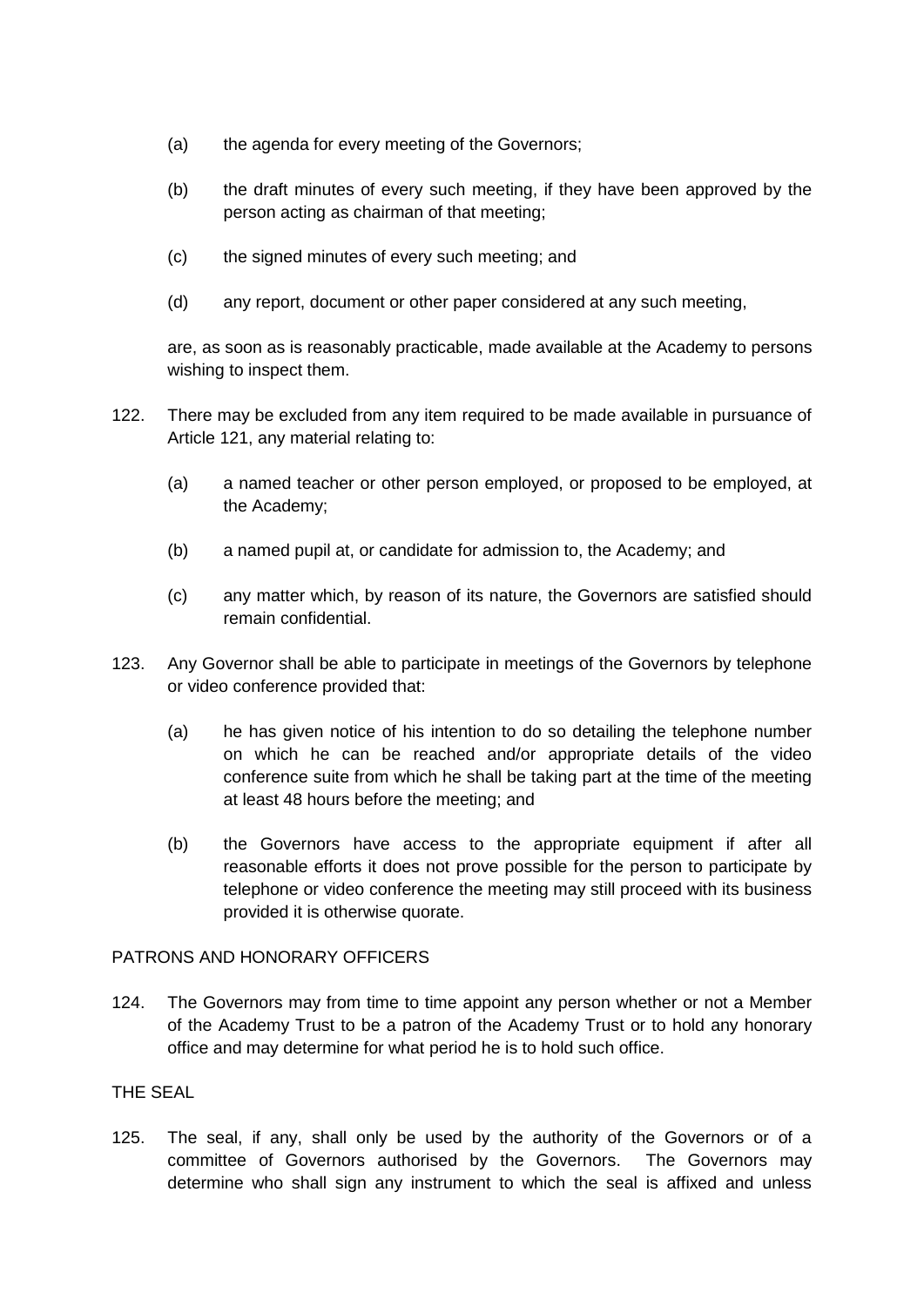otherwise so determined it shall be signed by a Governor and by the Secretary or by a second Governor.

# ACCOUNTS

126. Accounts shall be prepared in accordance with the relevant Statement of Recommended Practice as if the Academy Trust was a non-exempt charity and Parts 15 and 16 of the Companies Act 2006 and the Academy Trust shall file these with the Secretary of State and the Principal Regulator by 31 December each Academy Financial Year.

### ANNUAL REPORT

127. The Governors shall prepare its Annual Report in accordance with the Statement of Recommended Practice as if the Academy Trust was a non-exempt charity and shall file these with the Secretary of State and the Principal Regulator by 31 December each Academy Financial Year.

### ANNUAL RETURN

128. The Governors shall comply with their obligations under Part 24 of the Companies Act 2006 (or any statutory re-enactment or modification of that Act) with regard to the preparation of an annual return to the Registrar of Companies and in accordance with the Statement of Recommended Practice as if the Academy Trust was a registered charity and to the Secretary of State and the Principal Regulator by 31 December each Academy Financial Year.

### **NOTICES**

- 129. Any notice to be given to or by any person pursuant to the Articles (other than a notice calling a meeting of the Governors) shall be in writing or shall be given using electronic communications to an address for the time being notified for that purpose to the person giving the notice. In these Articles, "Address" in relation to electronic communications, includes a number or address used for the purposes of such communications.
- 130. A notice may be given by the Academy Trust to a Member either personally or by sending it by post in a prepaid envelope addressed to the Member at his registered address or by leaving it at that address or by giving it using electronic communications to an address for the time being notified to the Academy Trust by the Member. A Member whose registered address is not within the United Kingdom and who gives to the Academy Trust an address within the United Kingdom at which notices may be given to him, or an address to which notices may be sent using electronic communications, shall be entitled to have notices given to him at that address, but otherwise no such Member shall be entitled to receive any notice from the Academy Trust.
- 131. A Member present, either in person or by proxy, at any meeting of the Academy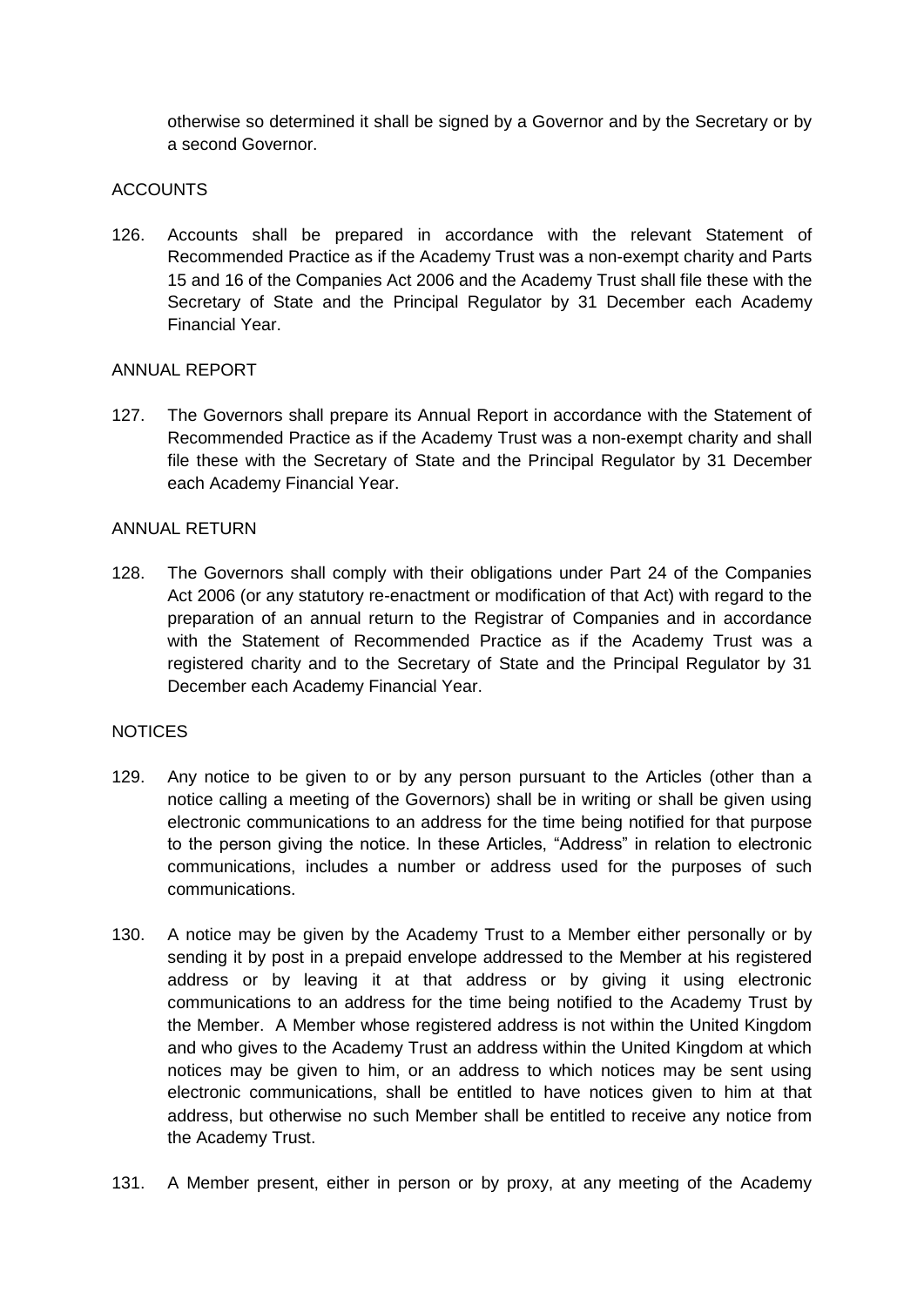Trust shall be deemed to have received notice of the meeting and, where necessary, of the purposes for which it was called.

132. Proof that an envelope containing a notice was properly addressed, prepaid and posted shall be conclusive evidence that the notice was given. Proof that a notice contained in an electronic communication was sent in accordance with guidance issued by the Institute of Chartered Secretaries and Administrators shall be conclusive evidence that the notice was given. A notice shall be deemed to be given at the expiration of 48 hours after the envelope containing it was posted or, in the case of a notice contained in an electronic communication, at the expiration of 48 hours after the time it was sent.

# INDEMNITY

133. Subject to the provisions of the Companies Act 2006 every Governor or other officer or auditor of the Academy Trust shall be indemnified out of the assets of the Academy Trust against any liability incurred by him in that capacity in defending any proceedings, whether civil or criminal, in which judgment is given in his favour or in which he is acquitted or in connection with any application in which relief is granted to him by the court from liability for negligence, default, breach of duty or breach of trust in relation to the affairs of the Academy Trust.

### RULES

- 134. The Governors may from time to time make such rules or bye laws as they may deem necessary or expedient or convenient for the proper conduct and management of the Academy Trust, and in particular but without prejudice to the generality of the foregoing, they may by such rules or bye laws regulate:
	- (a) the setting aside of the whole or any part or parts of the Academy Trust's premises at any particular time or times or for any particular purpose or purposes;
	- (b) the procedure at meetings of the Governors and committees of the Governors in so far as such procedure is not regulated by the Articles; and
	- (c) generally, all such matters as are commonly the subject matter of company rules.
- 135. The Academy Trust in general meeting shall have power to alter, add or to repeal the rules or bye laws but only with the consent of the Diocesan Board of Education and the Governors shall adopt such means as they think sufficient to bring to the notice of Members of the Academy Trust all such rules or bye laws, which shall be binding on all Members of the Academy Trust provided that no rule or bye law shall be inconsistent with, or shall affect or repeal anything contained in, the Articles.

# AVOIDING INFLUENCED COMPANY STATUS